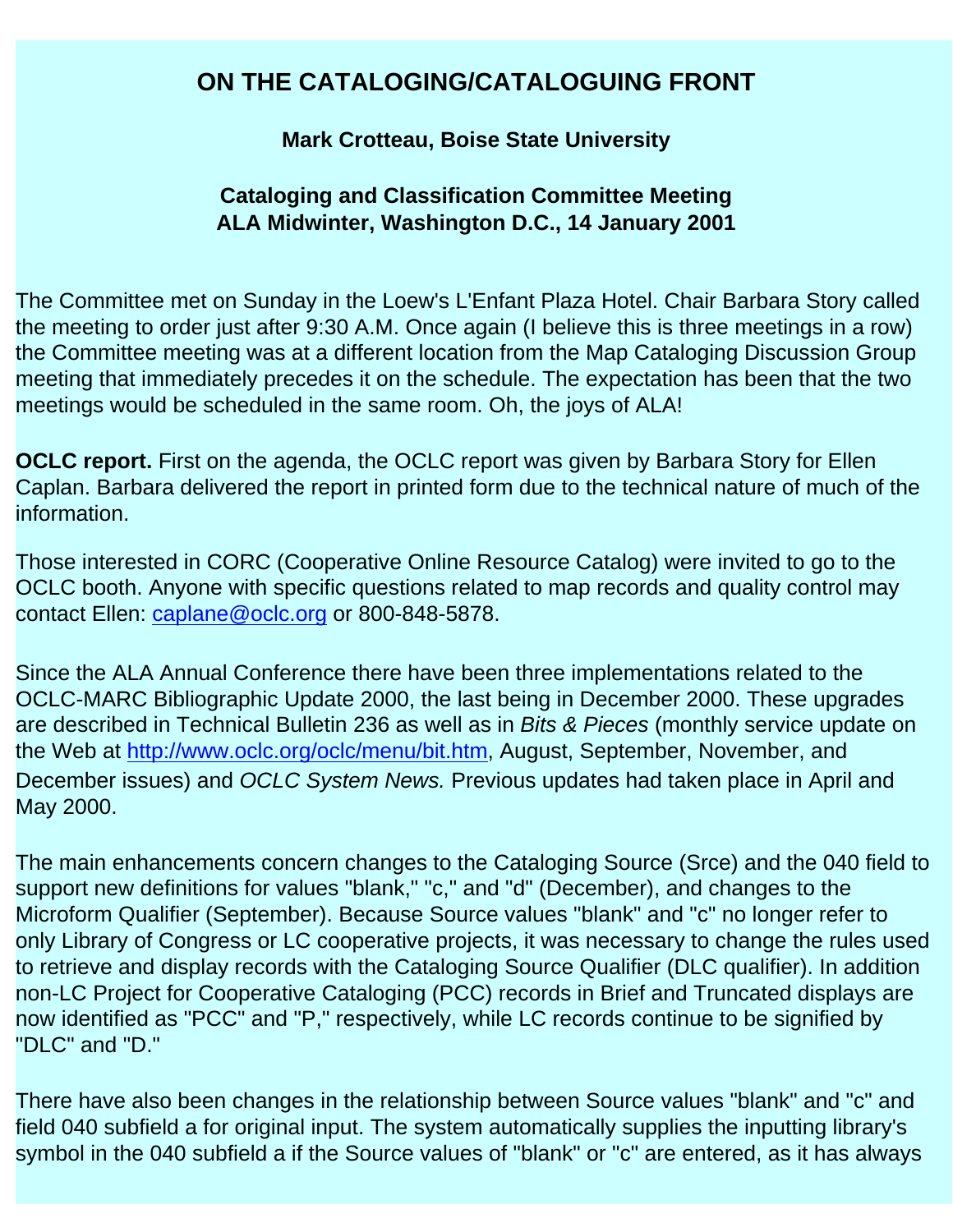done for Source value "d." For data entered manually to the 040 subfield a, the system no longer uppercases characters. In September, OCLC added Maps and Visual Materials to the Microform Qualifier. Several scans on obsolete elements have been run since July. After the data or elements were corrected, converted, or deleted by scan, macro, or manual correction, they were removed from the validation rules for cataloging. Three that may be of interest to map catalogers are the invalidation of several obsolete language codes, field 755, and subfield g in field 856.

Except for a few minor changes the OCLC-MARC Bib Update for 2000 is completed. In addition to the changes noted, OCLC added several codes to the OCLC MARC Code lists based on announcements from LC.

In December OCLC discontinued the publication of the OCLC-MARC Code Lists in print and on the OCLC web site. OCLC will continue to change codes as necessary and announce implementation in *Bits & Pieces, Technical Bulletins,* and *OCLC System News,* but will no longer maintain a code list separate from the MARC 21 code lists. For complete details see [http://www.oclc.org/oclc/bit/246/00dec.htm#discontinued.](http://www.oclc.org/oclc/bit/246/00dec.htm#discontinued)

**MARBI report.** Susan Moore reported that in MARBI's first meeting of Midwinter, on Saturday, they had passed Proposal 2001-02 dealing with defining subfields for International Standards Organization (ISO) codes in the 043 and 044 fields. They also discussed Discussion Paper 2001-DP02 on non-MARC language codes in field 041, and Proposal 2001-01 on taxonomical hierarchies in field 754. Sunday afternoon's meeting was scheduled to discuss Discussion Paper 2001-DP03 on types of dates for electronic resources, and Proposal 2001-03 on identification of source in field 015 (National Bibliography Number) and field 017 (Copyright Registration Number).

**Library of Congress report.** Barbara Story gave the LC report.

*National Digital Library.* At the time of the meeting there were 4,393 maps online at the American Memory Map Collection website including the recent addition of the 1870 Census atlas. Work continues on the Civil War and American Revolution era maps.

*Cataloging.* The Cataloging Team of the Geography and Map Division (G&M) has been working with the Library's Cataloging Distribution Service (CDS) to proof pages for G1000 G9980 for a new printed edition of *LC Classification Class G.* This will be the first new edition of *Class G* since 1976. The revised printed schedule is expected to be available during the second quarter of 2001. During 2001 the schedule will also be available as a CD-ROM product as part of CDS's product *Classification Plus.* The electronic version will be updated quarterly.

A series of formal meetings were held between Geography and Map Division and the National Imagery and Mapping Agency (NIMA) regarding cooperative map cataloging, sharing of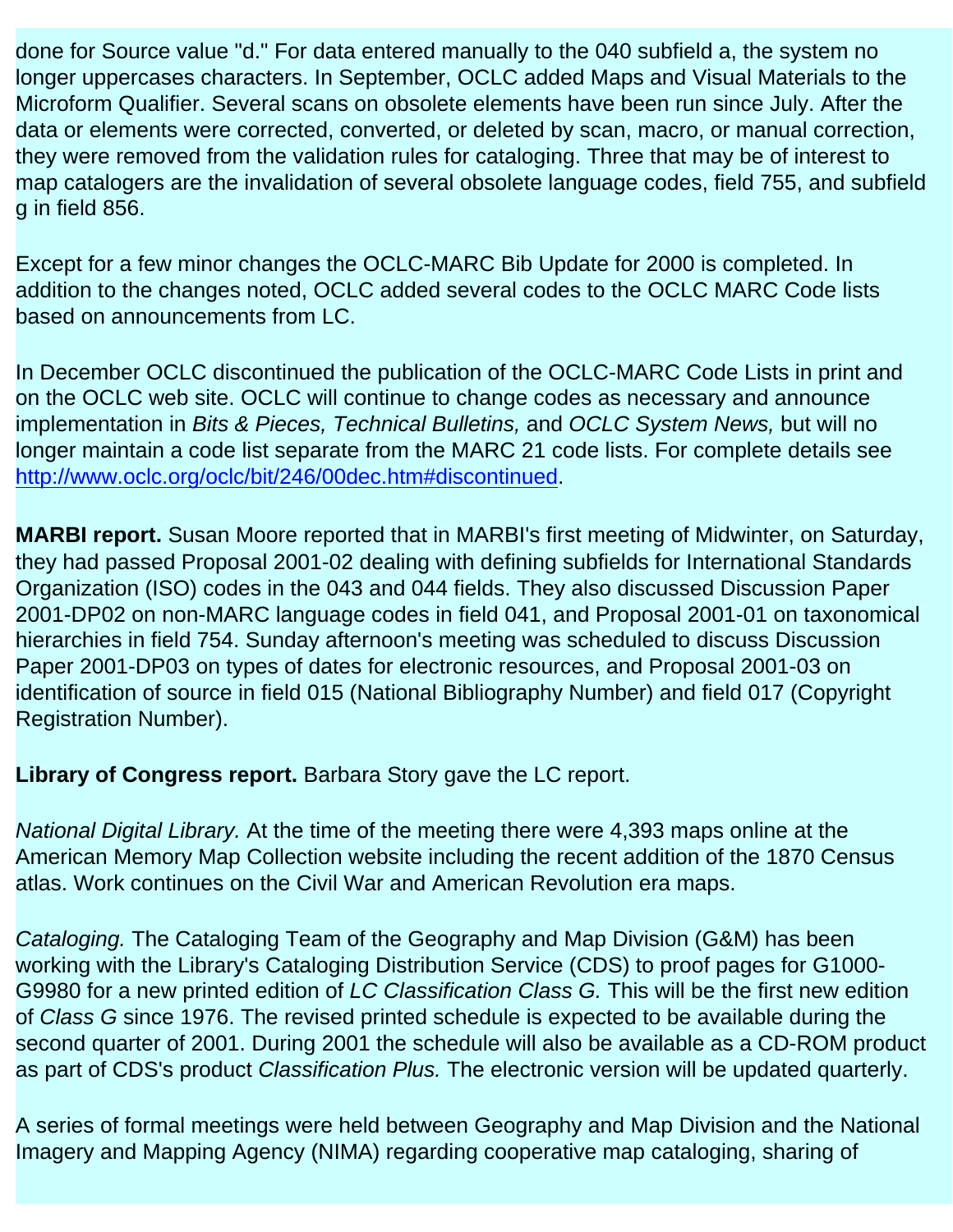bibliographic data, the development of geospatial searching capabilities, and the development of shared graphics interface for geospatial searching. Test records for two map series have been imported from NIMA, and G&M is in the process of analyzing the potential benefit to the Division. NIMA catalogs map series at the sheet level.

Barbara announced that CDS has made available three months free access to the LC classification schedules on the World Wide Web. The free access began on 8 January and was to continue through 30 March. Classification Web provides full-text schedule display of the LC Classification schedules. Pending the pilot test results, CDS may offer Classification Web as a subscription-based service.

The G schedule on Classification Web was presented as not authorized, mainly due to a glitch in the China portion of the schedule that was being fixed around the time of the meeting. Someone pointed out that the search interface for the web version of the schedules is more forgiving than that for the CD-ROM. If a search is entered that includes a cutter number a result is retrieved.

*Retirements.* Elizabeth Mangan, the head of the Technical Services Section at G&M, retired on 3 August 1999. In her 31 years as a staff member of the Division she also served as the head of the Data Processing and Files Maintenance Team and as Acting Chief of the Division. She was instrumental in the planning and development of computerized cataloging of cartographic material. She has also played an important role in the digital conversion of historical materials in the Division's collections. As someone who has been attending the Committee meeting since 1994 I have to add that it was strange not to see Betsy at this meeting. Map catalogers everywhere are in her debt for her many contributions.

Al Herman, Senior Map Cataloger, also retired in 2000, as has been mentioned previously in this column, and Barbara mentioned that two more catalogers will probably retire this year.

*Summer Project.* G&M plans to have a summer project in 2001. For those readers who may not be familiar with the summer project, it is a chance for map librarians to spend a few weeks working in the Geography and Map Division in exchange for the opportunity to select items from LC's cartographic duplicates.

**Revision of Chapter 12 of AACR2.** At this point in the meeting the next two agenda items were delayed because Mary Larsgaard, who was scheduled to present the items, had not yet arrived. She had been delayed by an earlier commitment. Barbara Story and Mark Crotteau presented information regarding the Chapter 12 revisions. Barbara mentioned that Mary Larsgaard had requested that members of the Committee read the clean copy, a document that the Library of Congress had prepared to try to present the text of Chapter 12 as modified by recent decisions and recommendations from the Joint Steering Committee on the Revision of AACR (JSC). Among the numerous documents that have been generated as a part of the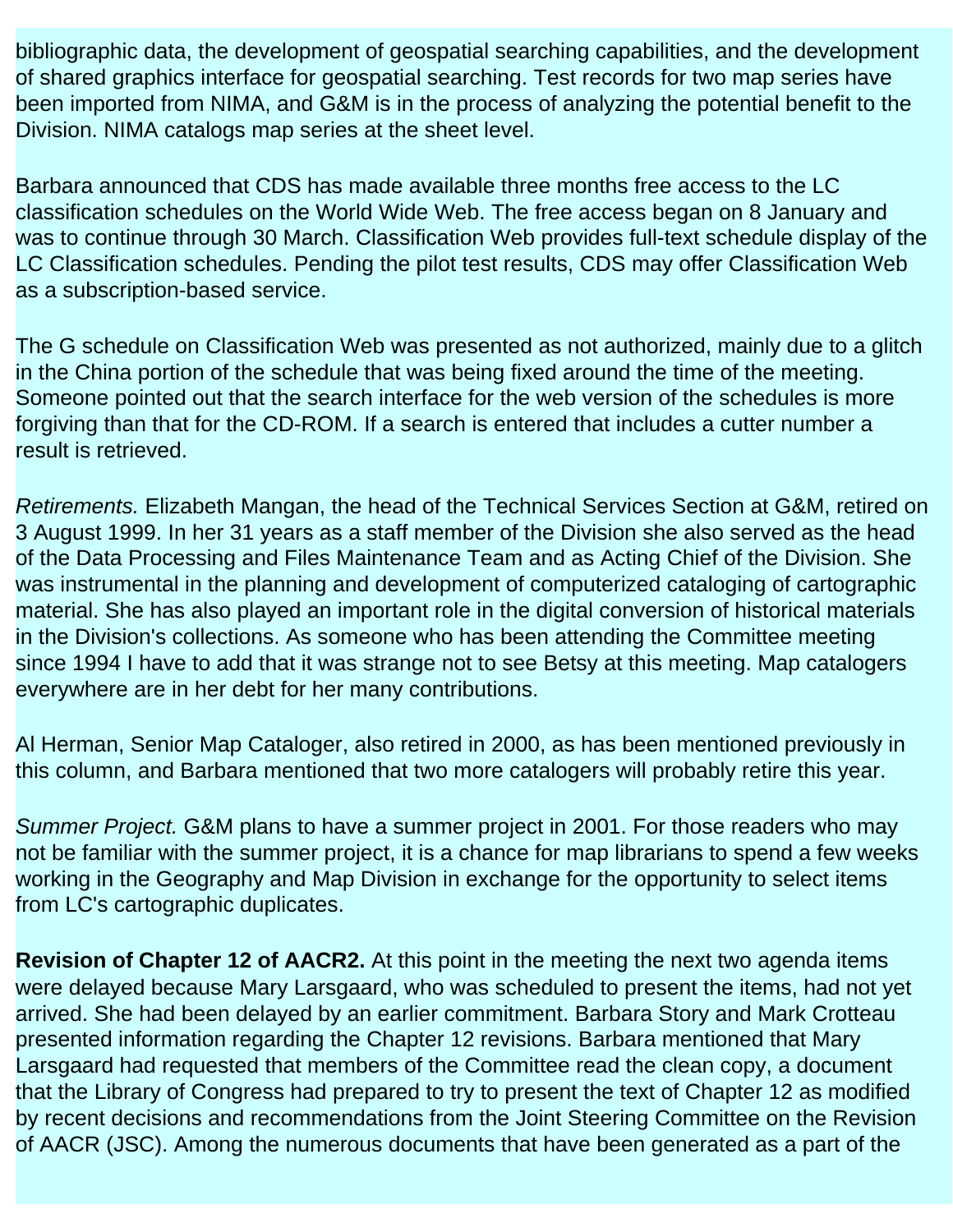revision process, there is an LC response to the clean copy, suggesting some further changes. Many of the documents are available at [www.libraries.psu.edu/iasweb/personal/jca/ccda/](http://www.libraries.psu.edu/iasweb/personal/jca/ccda/docdist.html) [docdist.html.](http://www.libraries.psu.edu/iasweb/personal/jca/ccda/docdist.html)

Mark Crotteau was appointed, on the recommendation of Barbara Story, to serve on the CC: DA task force reviewing Chapter 12 revisions. Mark stated that his appointment reflected a desire to have someone on the task force to represent the cartographic cataloging community.

The proposed revision incorporates rules for integrating resources into Chapter 12. These resources include updating loose-leaf publications and updating websites. The main question of interest to map catalogers is whether map series should be included among integrating resources. Mark had sent a message to Maps-L to solicit comments on this question. Barbara mentioned that the idea seems to have come from a meeting last summer attended by her and Elizabeth Mangan. It was suggested at that meeting that if anything could be described as cartographic integrating resources it would be map series. Sometime later it was brought to Barbara's attention that on the strength of this suggestion several cartographic examples had been added to the rules for integrating resources. Barbara asked that the examples be removed based on the fact that the cartographic catalogers have not discussed this proposition. Thus, there is no consensus among map catalogers as to whether map series are integrating resources.

Mark Crotteau reported that the LC response to the clean copy recommends removal of several cartographic examples from the text of the proposed revision. However, Mark had discovered at least one example that appears to have been missed in the LC response. He said he would review the documents and recommend removal of any remaining examples, and also notify Barbara of his recommendation. Meanwhile, the task force met on Saturday afternoon after the Committee on Cataloging: Description and Access (CC:DA) meeting to plot the strategy for their response to the revision documents.

Dorothy McGarry asked whether there was a unanimous view about map series reflected by the comments Mark received. Mark responded that the responses of those who hadn't had occasion to think about the issue before were favorable to the suggestion that map series might be considered integrating resources, while those who were more familiar with the issue seemed to believe the reverse. Arguments against the idea include the fact that in many libraries superseded maps are retained, whereas in the typical integrating resource the replaced material would invariably be discarded. The fact that many libraries are moving toward cataloging these maps at the sheet level also distinguishes them from most typical integrating resources.

**Rare books group updating manual.** Nancy Kandoian reported that the Bibliographic Standards Committee of the Rare Books and Manuscripts Section (RBMS), Association of College and Research Libraries (ACRL) is revising their manual and wish to include standards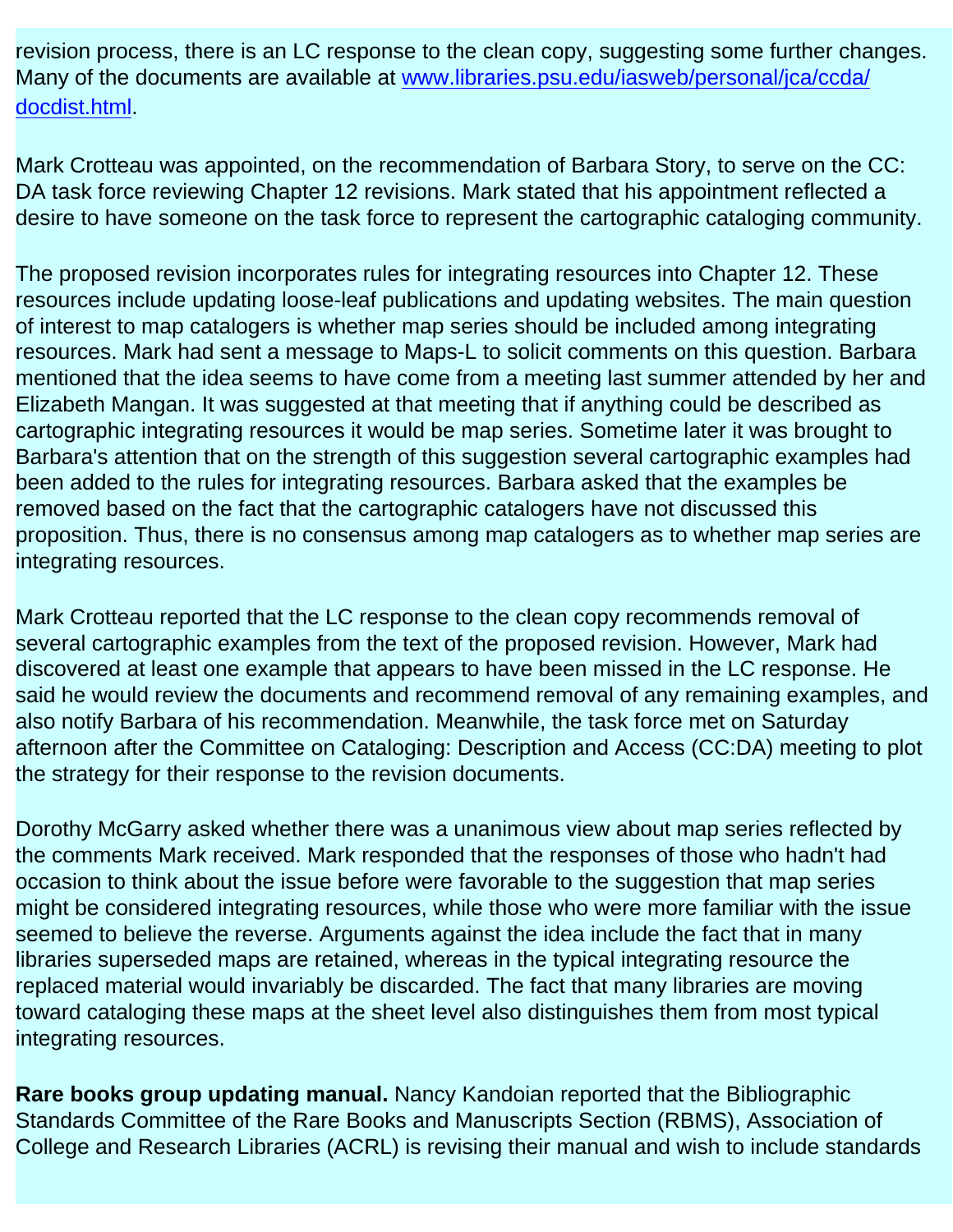for other formats, including maps. She was contacted by them about this and reported to them on what the Anglo-American Cataloguing Committee for Cartographic Materials (AACCCM) is working on. Velma Parker, of the National Archives of Canada, is working on the revision of the rare maps section of *Cartographic Materials.* The committee is interested in working with AACCCM to include the maps information, and requested a copy of Velma's draft. They seemed willing to defer to the map cataloging experts on format-specific details, but the rare books cataloging rules do differ in some aspects from AACR2. One possible problem is that Velma Parker's work is based on the 1991 edition of the RBMS manual--the edition that is currently being revised. However, the text of the RBMS revisions is available on the Web.

**CC:DA report.** Mary Larsgaard arrived to present this and the following report. The current Chapter 3 proposals were to be presented at the Monday meeting of CC:DA. Mary was somewhat embarrassed to admit that one rule had been left out of the package by mistake. Rule proposal 3.5C2 on the order of other physical detail information will need to be presented at ALA Annual in San Francisco.

**AACCCM report.** Mary reported that she, Paige Andrew, and Barbara Story had independently reached the conclusion that they should go ahead with the publication of the new edition of *Cartographic Materials,* regardless of whether all the changes are approved by the Joint Steering Committee. Only two difficult items remain to be approved by CC:DA.

The first of these is Rule 3.3 concerning detailed information in fields 342 and 343 (Geospatial Reference Data and Planar Coordinate Data). In rethinking the presentation of these data it seems they should more properly be presented as notes, since they do not need to appear so early in the record.

The second rule that is being rethought is 3.3B4, the rule on dealing with scale statements for items having two or more scales--the special "rule of two." The current proposal prescribes giving both scales when a multipart item has two scales, but there is no consensus on this proposal. Proposal 3.3B5 prescribes the use of "Scales differ" for items with three or more scales. Mary suggested that the solution will probably be to propose a local option for items with more than one scale: either give "Scales differ" or give as many scales as the intended audience requires.

The above two proposals, along with the misplaced proposal for 3.5C2, should be the only ones that need to be presented at ALA Annual. The goal is to try to get the final manuscript to the publisher by fall 2001 even if these rules have not yet been resolved.

**Report from CCC Task Force on Using Dublin Core for Cartographic Materials.** Task Force Chair Nancy Kandoian reported that only four members of the task force had been present when they met on Saturday, but an unexpected number of visitors showed up for the meeting. The attendees had many questions and limited experience. Nancy gave the final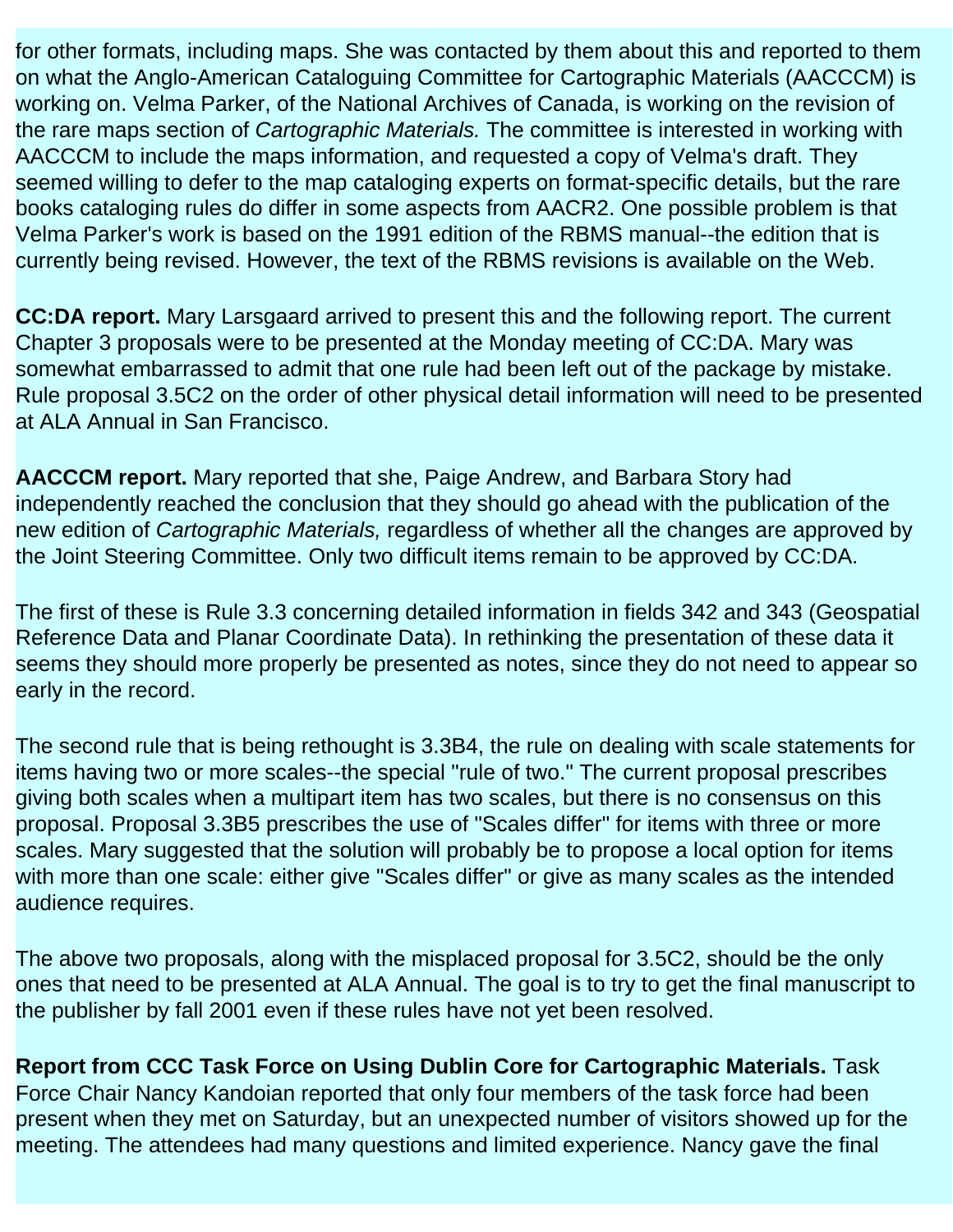report of the task force, which was sent to the author via email on 30 January. Several problem areas were identified, notably the treatment of the scale of digital resources, dates, and coordinates in Dublin Core, but no consensus was achieved. Dublin Core started out as a simplified system for recording metadata, but is becoming more complex.

Given the lack of consensus the Task Force chose to make no recommendation on changes to the Dublin Core to accommodate cartographic materials. There are avenues open to those who may want to get involved with the future development of the Dublin Core. The Libraries Working Group of the Dublin Core Metadata Initiative can be joined by way of the online discussion list at <http://dublincore.org/groups/libraries/>. Within CORC, special interest groups are being formed to focus on specific applications and formats. One of these is a group on cartographic/geospatial concerns being formed by Suzanne Pilsk. Suzanne attended the Task Force meeting at Midwinter and announced that Betsy Friesen ([b-frie@umn.edu](mailto:b-frie@umn.edu)) is the coordinator of the special interest groups. Eric Childress of OCLC also attended the Mid-Winter meeting and answered several questions from the Task Force.

Since not all members were able to contribute to the Task Force's final report it was submitted with the understanding that not all viewpoints may be reflected in the report.

**Core level standard for cartographic materials.** Paige Andrew reported on the PCC committee to develop a core level record for cartographic materials that he is chairing. The committee was to meet later on Sunday. They began in November 2000 and expect to deliver their final report in January 2002. Paige stated that he would send updates on their activities to Maps-L.

After some general discussion, the meeting concluded. Till next time, catalog those good maps.

[Top](#page-0-0)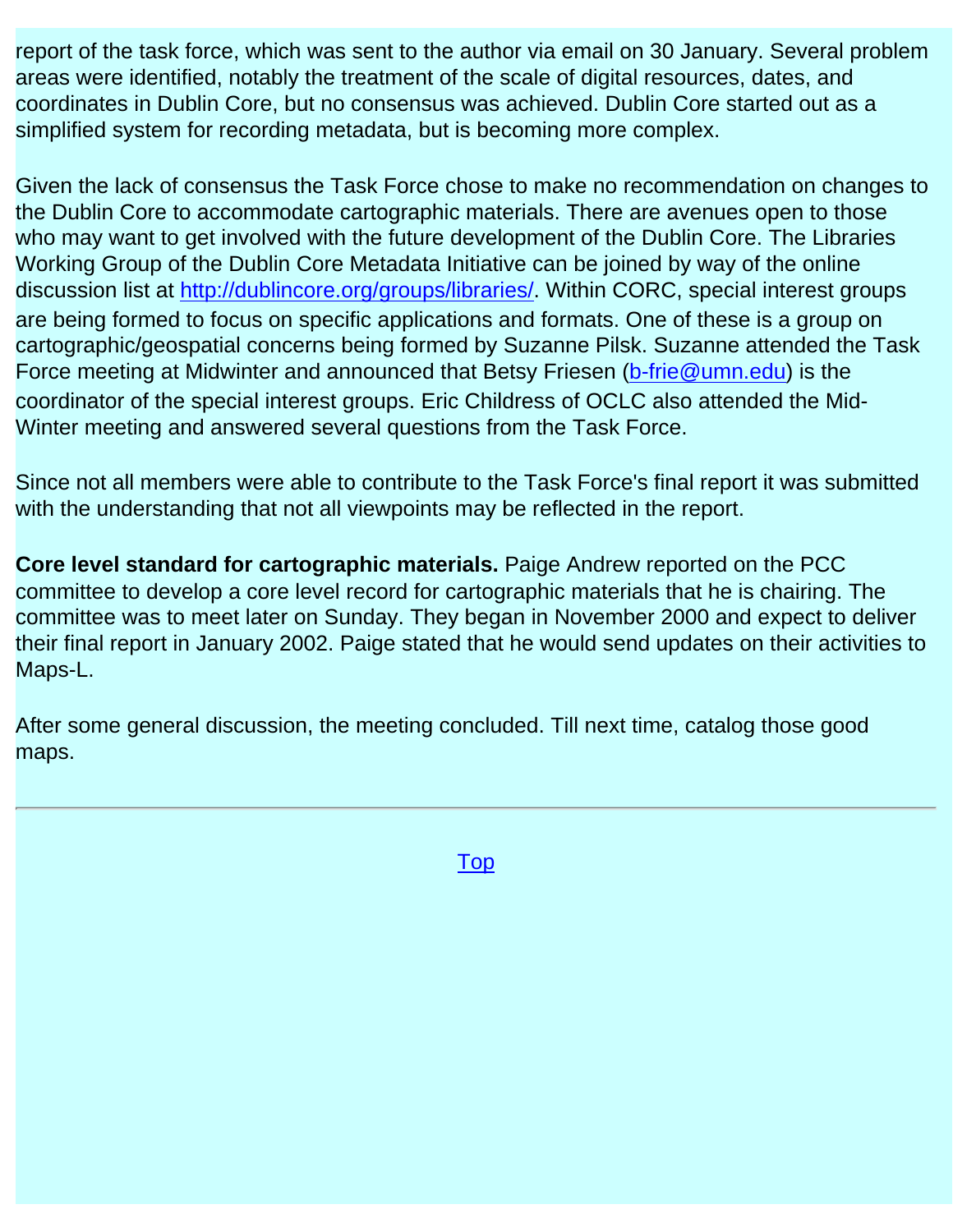# **MAGERT EXECUTIVE BOARD II MINUTES**

# **ALA Midwinter Meetings, Washington**

# **Tuesday, January 16, 2001**

The meeting was called to order at 8:33 AM.

The field trip to the National Archives starts at 1:15 PM on Tuesday and meets at the 7th and Pennsylvania Avenue entrance.

Wangyal Shawa had brought forward a request at Executive Board I that the Map and Geography Round Table be an associate sponsor for GIS Day. Chris Kollen had asked Danielle Alderson to verify that the Round Table could take this action. Danielle hadn't been able to check with the appropriate individual by Executive Board II.

Chris had also requested that the Map Cataloging Discussion Group and the Committee on Cataloging and Classification be scheduled in the same building (and preferably the same room). Chris had also received the listing of the programs for annual with dates and times. Two programs were scheduled at times not requested by the Chair and Chris requested that the times be changed.

We will be needing a new representative for CC:DA by Annual of 2002. Elizabeth Mangan will continue in this position until that time.

The meeting adjourned at 8:50 AM.

Respectfully submitted,

Susan Moore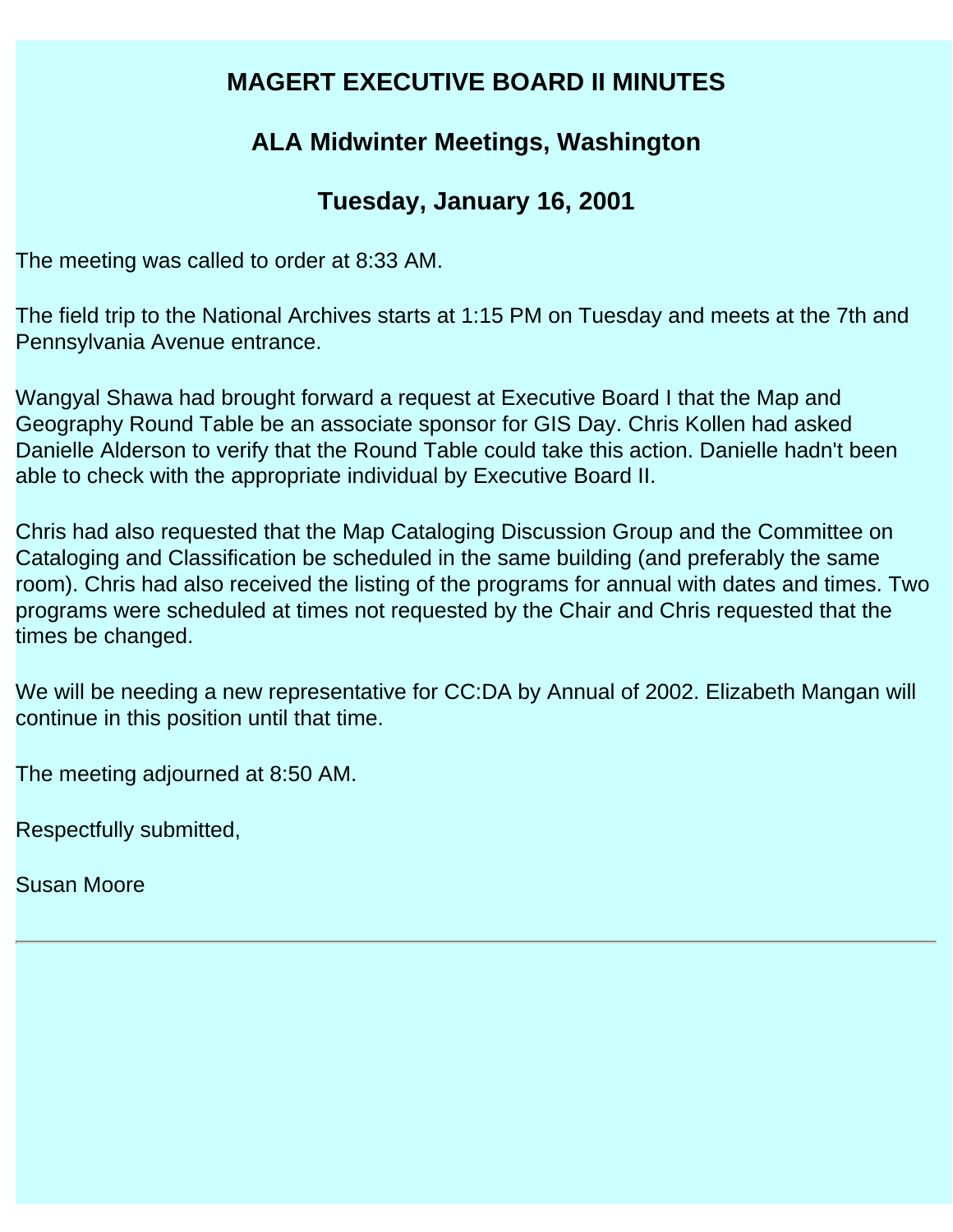# <span id="page-7-0"></span>**GENERAL MEMBERSHIP MEETING MINUTES**

# **ALA Midwinter Meetings, Washington**

# **Tuesday, January 16, 2001**

The meeting was called to order at 9:00 am.

# **OFFICER REPORTS**

**Chair Chris Kollen** 

Materials concerning the new advertising campaign "@ Your Library" were distributed at the Round Table Coordinating Committee meeting on Friday.

**Past Chair Joe Winkler** 

No report.

**Secretary Susan Moore** 

No report.

**Treasurer Steve Rogers** 

[details at [Treasurer's Annual Report\]](file:///C|/Documents%20and%20Settings/mlamont/My%20Documents/magert/baseline/early/libmap_base_0401_trrpt.00.html)

Revenues from dues (\$6,977) were down about 6% in fiscal 2000 from those of the previous year. Sales from Occasional Papers and Circulars (a total of \$595) were up 6.5% over those of last year. Revenues from base line (\$1,381) increased 32% over the previous year but *Meridian* subscription revenues (\$690) were less than a quarter of those earned in Fiscal 1999. Operating expenses for *Meridian* (\$2,543) were 36% less than the previous year, while base line expenses (\$4,695) remained essentially the same.

The overall MAGERT account balance, which will carry over to the new fiscal year, was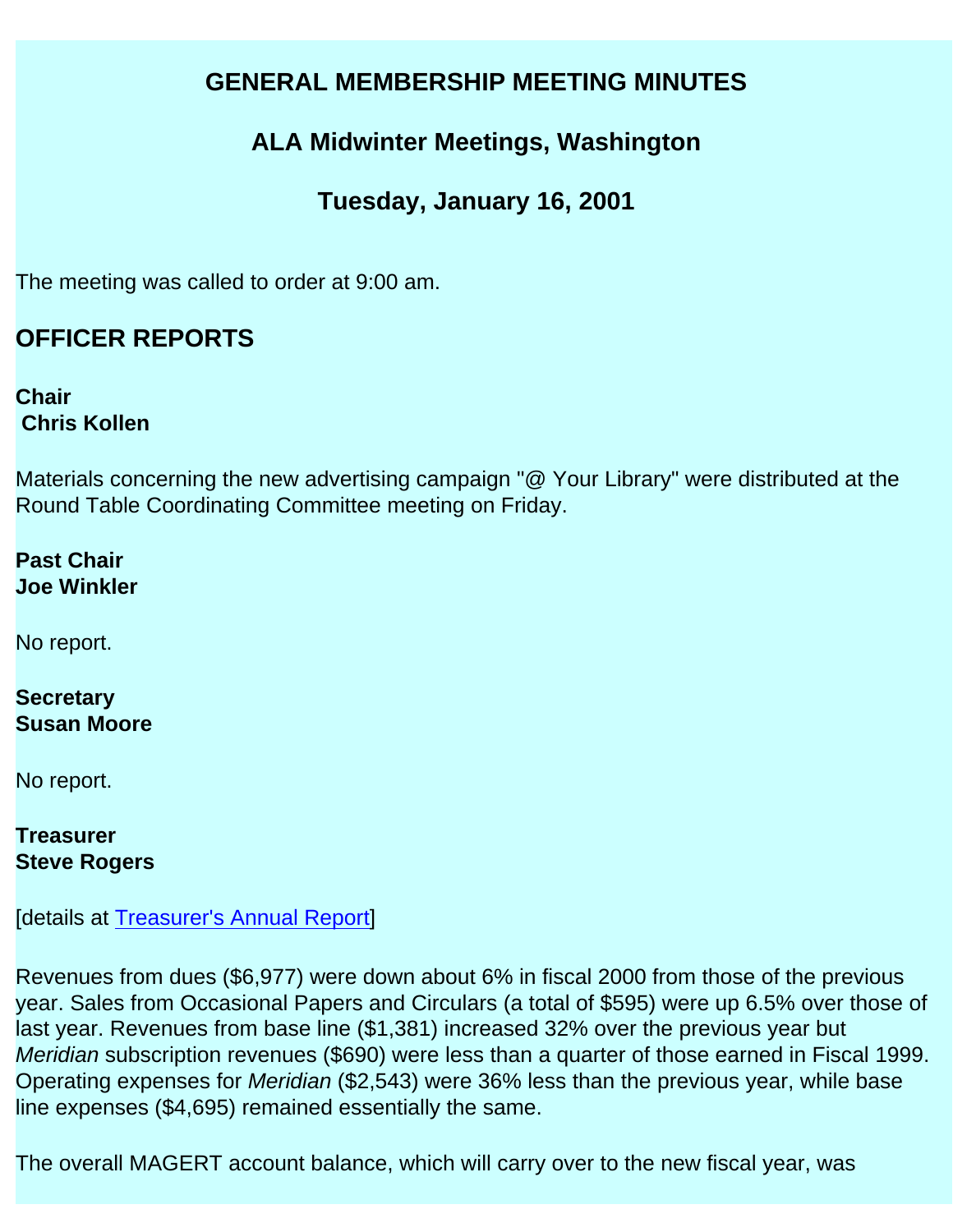\$11,991.

Steve also attended the Planning and Budge Assembly, which is one of few meetings at ALA that has representatives from all the round tables, divisions, council and executive board members. The chief topic of discussion was membership and how to keep membership high after those from the baby boom generation retire. They are trying to make membership more appealing.

# **COMMITTEE REPORTS**

#### **Cataloging and Classification Barbara Story**

The meeting was attended by 22 people. The meeting began with OCLC, MARBI, and LC reports. Barbara Story noted that Mary Larsgaard would like the committee to be prepared to read the clean copy of chapter 12 of AACR2. This is the chapter that covers serials. Mary asked that everyone think about cartographic cataloging and how/if chapter 12 impacts on us. Mark Crotteau noted that he had been asked as a member of the cartographic community to review the proposed rule changes to chapter 12. Mark said that one issue for map catalogers is whether map series should be considered integrating resources.

The CC:DA report was given by Mary Larsgaard who reported on the status of rule change proposals to chapter 3 of AACR2. Mary brought everyone up-to-date on the rules that would go before CC:DA on January 15th. She also mentioned some recent documents that had been received by CC:DA that cartographic materials catalogers would be interested in. These are 1) Series Authority Records in AACR2 and 2) Multipart Items in AACR2.

The report for the Anglo-American Committee for Cataloging Cartographic Material was also given by Mary Larsgaard. She noted that there are a couple of rules that need some rewriting. She also said that she hopes that AACCCM can get the manuscript to the publisher by this fall.

Nancy Kandoian reported on a meeting she attended of the Bibliographic Standards Committee of the Rare Books and Manuscripts Section of ACRL. Nancy said the rare book community is revising their manual and changing the title to *Descriptive Cataloging of Rare Materials*.

Nancy Kandoian reported on the previous day's meeting of the CCC Task Force on Using the Dublin Core for Cartographic Materials. The meeting had a very high turnout. Nancy also presented the final report of the task force.

The remainder of the meeting was taken up with announcements and a general discussion. Paige Andrew announced that a committee has been formed to develop a core-level record for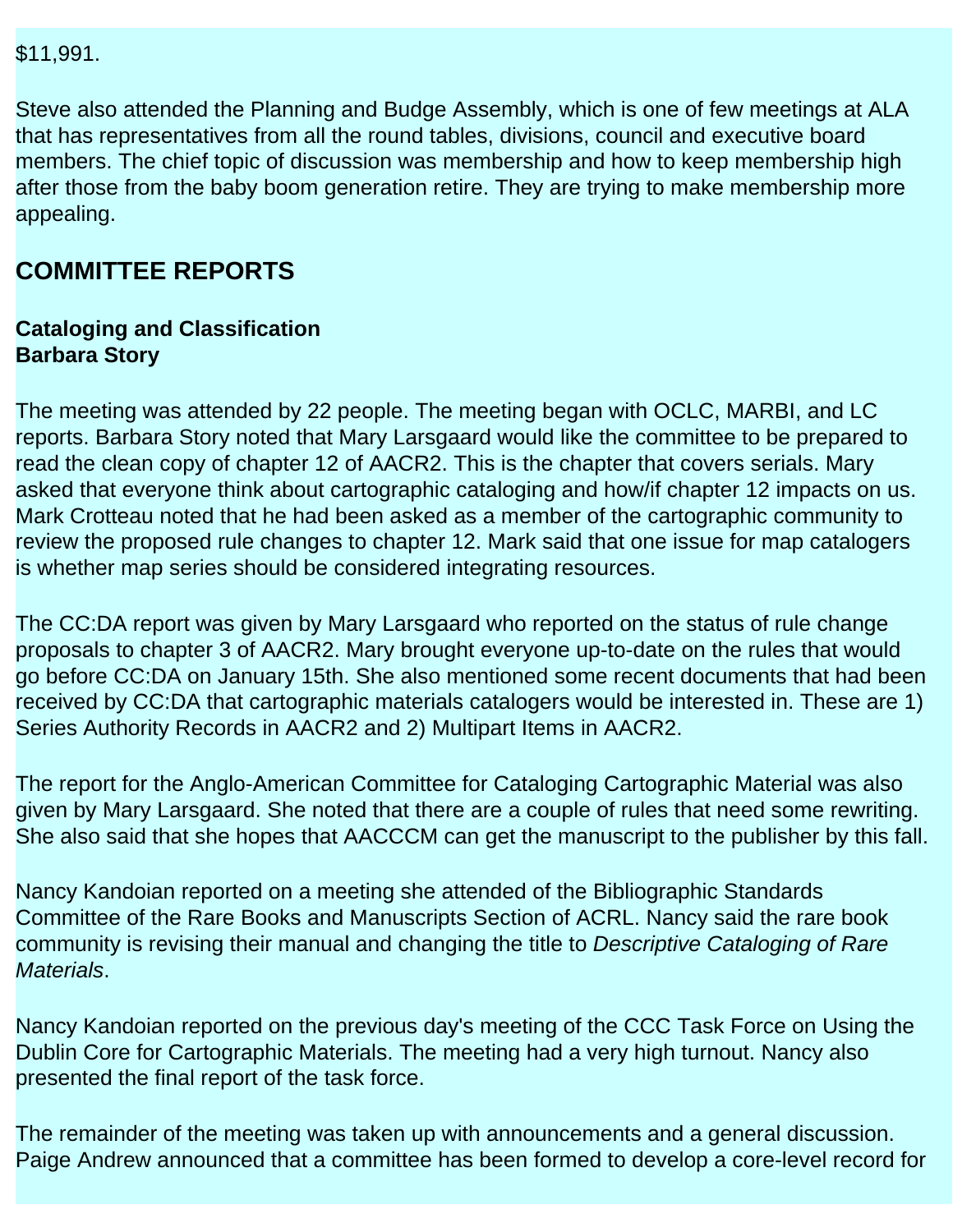cartographic materials. Paige is the chair of the committee. The committee's time line has them submitting a draft by late April/early May. Paige also encouraged anyone doing recon work of their collections to write an article. Andrea Tully responded to a question from Nancy Kandoian as to how NIMA extrapolates coordinates for early cartographic materials.

#### **Constitution and Bylaws David Cobb**

No report.

#### **Education Melissa Lamont**

The meeting was well attended and the discussion was constructive. The discussion and resulting action items centered around three topics: the MAGERT web site and how the committee can contribute, current status of the web pages, and future programs.

Concerning the web site, the chair will contact David Allen about the response to the list of helpful contacts. We will suggest that David place a reminder about the list on Maps-L and also mention that MAGERT officers and chairpersons are all available to either answer or direct inquiries from colleagues.

Mike Furlough and Melissa Lamont will update their pages which resulted from one of the 2000 programs. Joe Winkler will update the piece on small map collections.

The committee discussed how we can contribute more educational material to the web site. Peter Linberger will update and contribute a list of on-line demographic resources.

Another possible educational contribution may be a paper authored by the Committee several years ago. The paper contained map librarianship curriculum suggestions, background information, and a bibliography for map librarianship. The committee will review the paper (available through ERIC) and update it for inclusion on the web site.

In an effort to have a well-rounded selection of educational materials available, the chair will check with the organizers of the 2000 conference program on cataloging for possible resources to include.

The committee then turned attention to a possible program for 2002. The group noted that programs directed toward librarians who would not describe themselves as map librarians are always well attended. The past several conferences MAGERT has developed cataloging and reference programs. Perhaps a program on acquisitions: paper, digital, free, etc. would fill a void. The committee will continue to discuss via e-mail.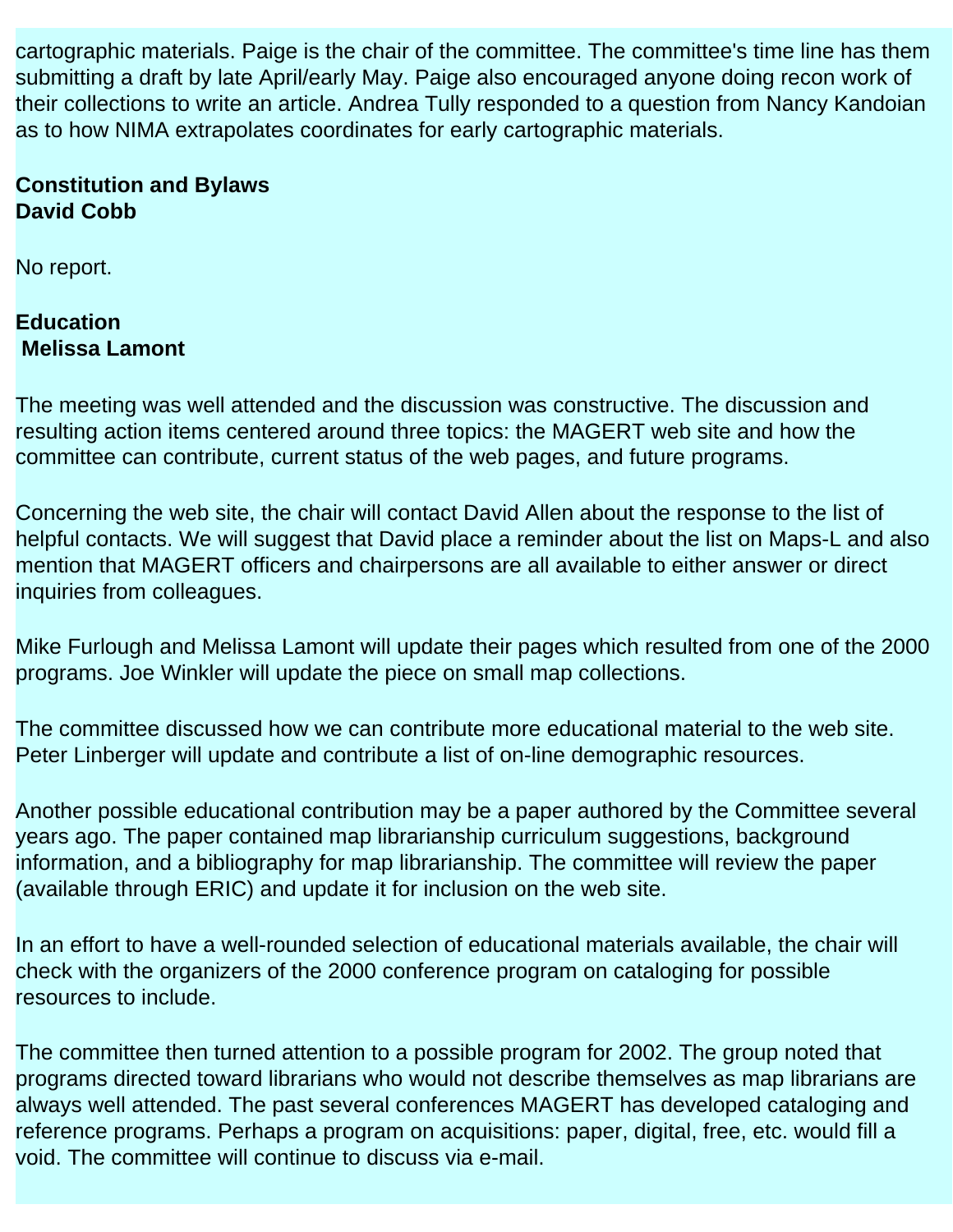Lastly, the committee is interested in developing an evaluation form for MAGERT programs. Please send any examples you may collect over the next several months to Melissa who will compile the examples and create a draft form

The committee commends Mary McInroy on a good membership survey. We hope to see suggestions for future MAGERT education initiatives.

#### **GeoTech Wangyal Shawa**

There were eighteen attendees at the meeting on Monday. It was announced at that meeting that LITA was dissolving the GIS Interest Group. There was some discussion on the needs and feasibility of offering a workshop on GIS librarianship. Some people have expressed an interest in a basic level workshop while others want a workshop at an advanced level. The program for 2001 annual was discussed. There will be two groups on issues related to digitizing historical maps. Then the group had a round robin discussion on issues facing them as they offer GIS services. Areas of concern include licensing of geospatial data, GIS software, hardware needed for GIS services, and digitizing projects.

#### **Honors and Awards Joe Winkler**

Two individuals are being considered for the award.

#### **Nominations Joe Winkler**

There are two nominees for Secretary and one firm nominee for Vice-Chair.

#### **Membership and Exhibits Mary McInroy**

The committee met on Sunday and finalized the changes to the membership survey. The intention is to send the survey out to the membership at the end of January/beginning of February. Preliminary results should be ready by the meeting in San Francisco. If a committee would like some specific information, contact Mary.

There was some discussion on how to promote the programs for the annual meeting and staffing for the booth in the exhibit hall. The booth is an important way to get our presence known. Mary will be contacting some people in the San Francisco area for maps of the local area to display in the booth. There was some discussion of promoting the programs to the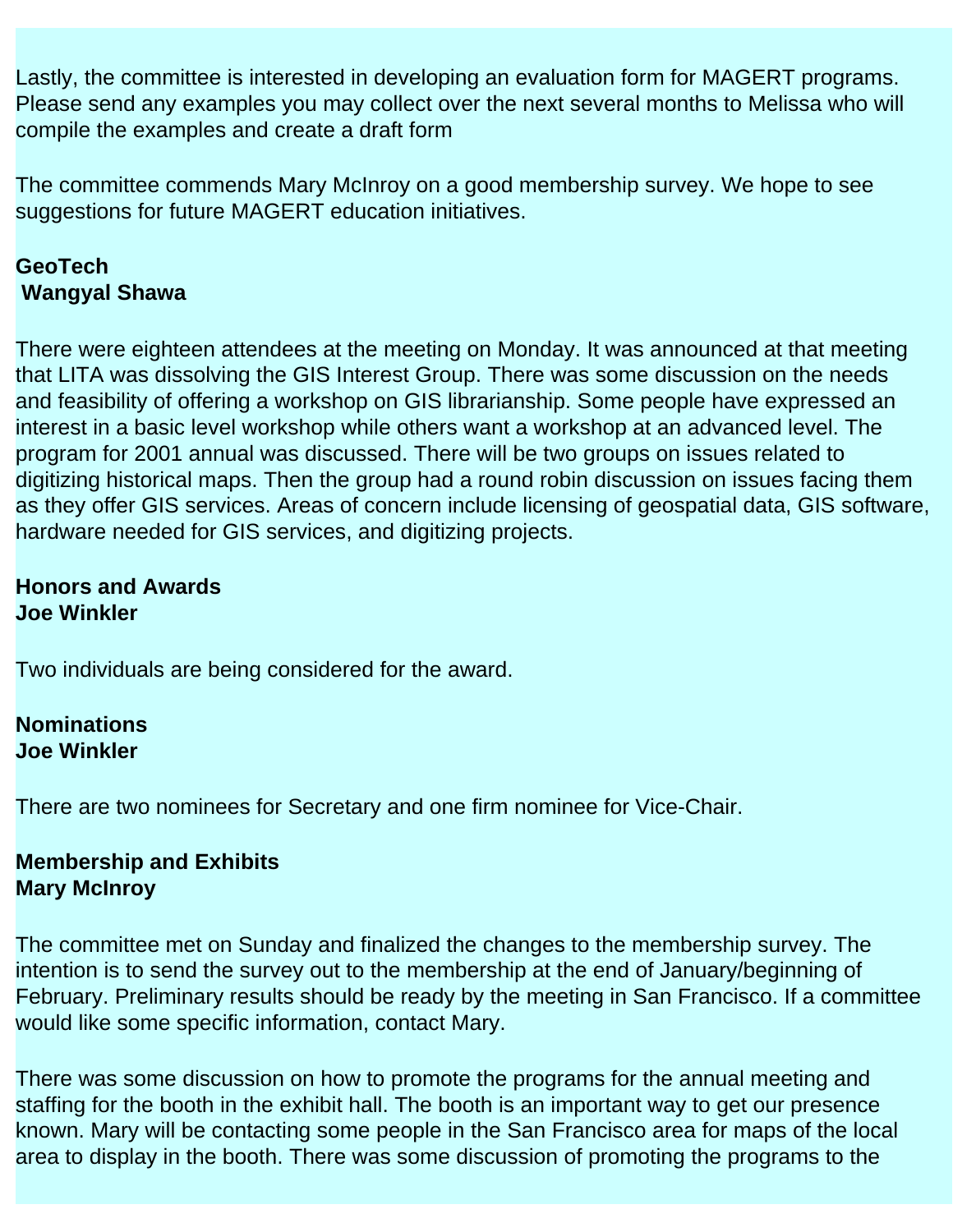Western Association of Map Libraries and the New Members Round Table to let them know what we're offering.

### **Program Chris Kollen and Mark Thomas**

Chris has some contacts in the San Francisco area that will help her with local arrangements. There are three programs planned for the annual meeting. One program will be on Census 2000 which has five speakers: Jerry O'Donnell from the Census Bureau Denver Office, Ann July from ESRI, Craig Cornelius from GeoLytics, Lucinda Hall from Dartmouth College, and Barbara Levergood. The program GeoTech is sponsoring is on issues of digitizing map collections. Speakers include David Rumsey, Al Cornish, and Kathryn Womble. The third program is entitled: *Earthquakes, Fires and Floods: Using Maps to Prepare for Disasters.*  Speakers include Dave Sapsis from the California Dept. of Forestry, David P. Schwartz from USGS and Jim Buika from FEMA. The field trip will be to David Rumsey's collection in Haight-Ashbury, possibly on Monday evening.

Mark reported on progress for the programs in Atlanta in 2002. Some ideas discussed were cartography of the Civil War, acquisitions of cartographic materials, and a GeoTech program on what is a GIS librarian.

#### **Publications Steve Rogers**

The committee met Sunday, January 14, 2001 with 5 people in attendance.

Editor Mark Thomas reported on *base line* and noted it is running smoothly and being issued on schedule, usually appearing at the end of the cover month. It was noted digital base line (including minutes and regular columns from the newsletter in electronic form and appearing on the MAGERT Web site) is now almost as up-to-date as the printed version.

Mark also reported he consulted with the printer of *base line* regarding the resolution of the photos that appear in the newsletter and, as a result, expects future photos to come closer to "newspaper quality."

Peter Linberger, *base line* subscription manager, noted subscription requests and payments were coming along without any significant problems.

Brent Allison, who was unable to attend the Midwinter meeting, notified the chair in advance there has been a delay in the start-up of the project to produce a new edition of the Guide to U. S. Map Resources, in part due to the independent review process for the proposal. But that appears to be resolved now and the work of compiling the new reference work should begin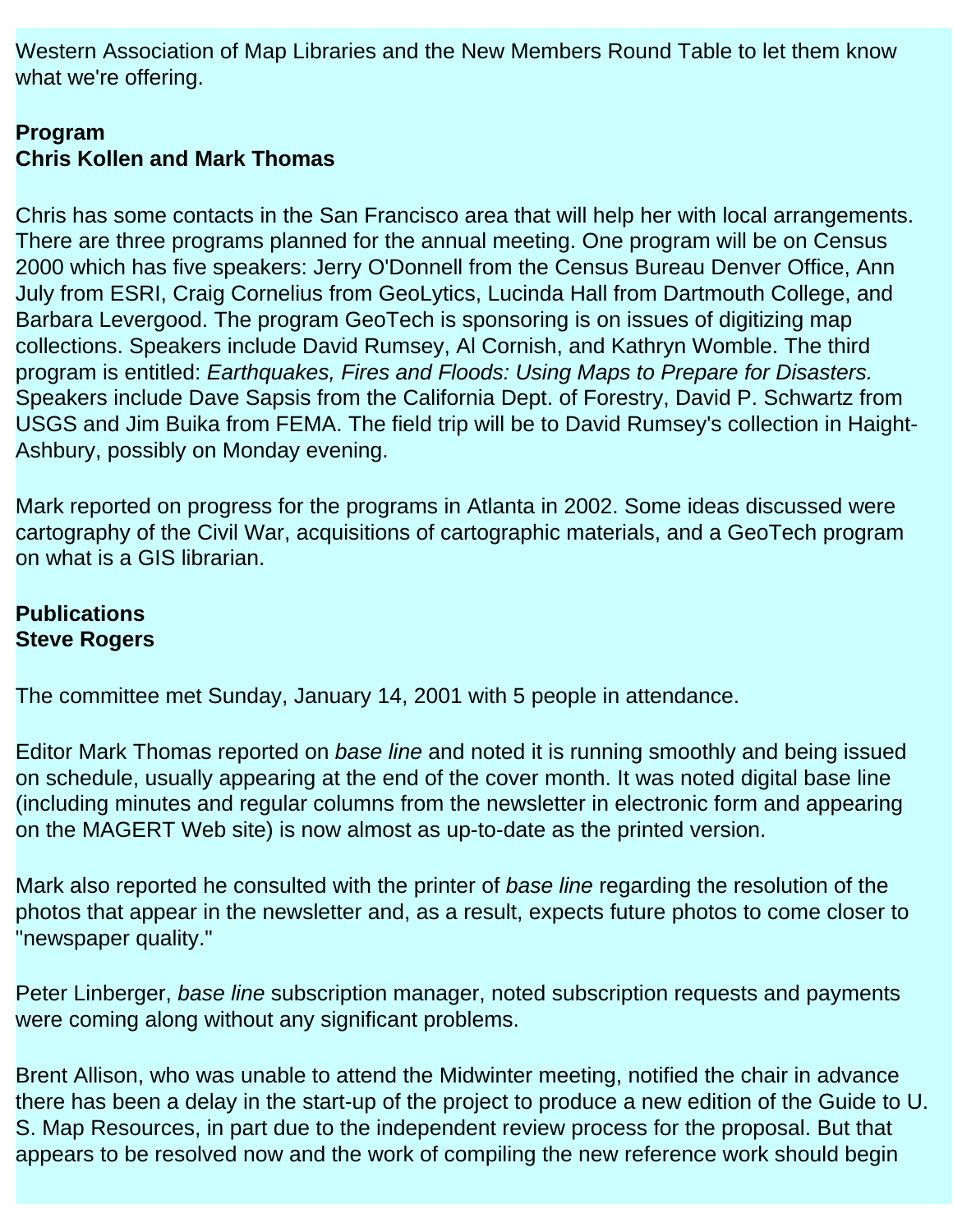soon. Regional editors are currently being sought. Anyone interested in serving as a regional editor should contact either Brent Allison at [b-alli@umn.edu](mailto:b-alli@umn.edu) or Steve Rogers at [rogers.20@osu.edu](mailto:rogers.20@osu.edu).

The committee discussed possible future additions to the MAGERT Web site. It was hoped that future ALA Conference presentations could be rewritten in HTML and added to the site. Also, Peter Linberger will revise an article he wrote on sources of demographic data and this also may be added to the site. In addition, the appendices from the 1998 ERIC document produced by the Education Committee, "Incorporating Map Librarianship into the Library Science Curriculum: A Rationale and Guide" will be added to the Web site.

The committee spent some time considering ideas for possible future publications, including the reprinting of an index to 19th century government exploration reports of the West. The committee also discussed the wisdom/feasibility of issuing a map-illustrated T-shirt or scarf as a way to produce additional income for the organization.

[Top](file:///C|/Documents%20and%20Settings/mlamont/My%20Documents/magert/baseline/early/baseline/%22#topOfPage%22)

## **DISCUSSION GROUPS**

#### **ALCTS/MAGERT Map Cataloging Discussion Group Barbara Rappaport for Lucinda Hall**

There were about twenty-five people in attendance. Lucinda asked that each individual present describe their collections and share any projects or programs that they were involved with.

Several reported that they were beginning retrospective conversion projects. There is a need for a new discussion group leader who needs to be a member of both ALCTS and MAGERT.

#### **Federal Spatial Information Discussion Group Mark Thomas**

Twenty persons attended the discussion group. After introductions, Mark Thomas updated the group on potential restructuring of federal information dissemination proposed by the National Commission on Library and Information Science (NCLIS). CUAC sent a letter of comment to NCLIS regarding this and it was a topic of discussion at GODORT's Federal Documents Task Force agency update Saturday morning. See their website at [http://www.nclis.gov](http://www.nclis.gov/) for details.

Several agency representatives were present. Trudy Suchan is a cartographer working on thematic maps in the Census Bureau's Population Division. One product on which she is now working is a set of county-level page sized maps profiling basic population and racial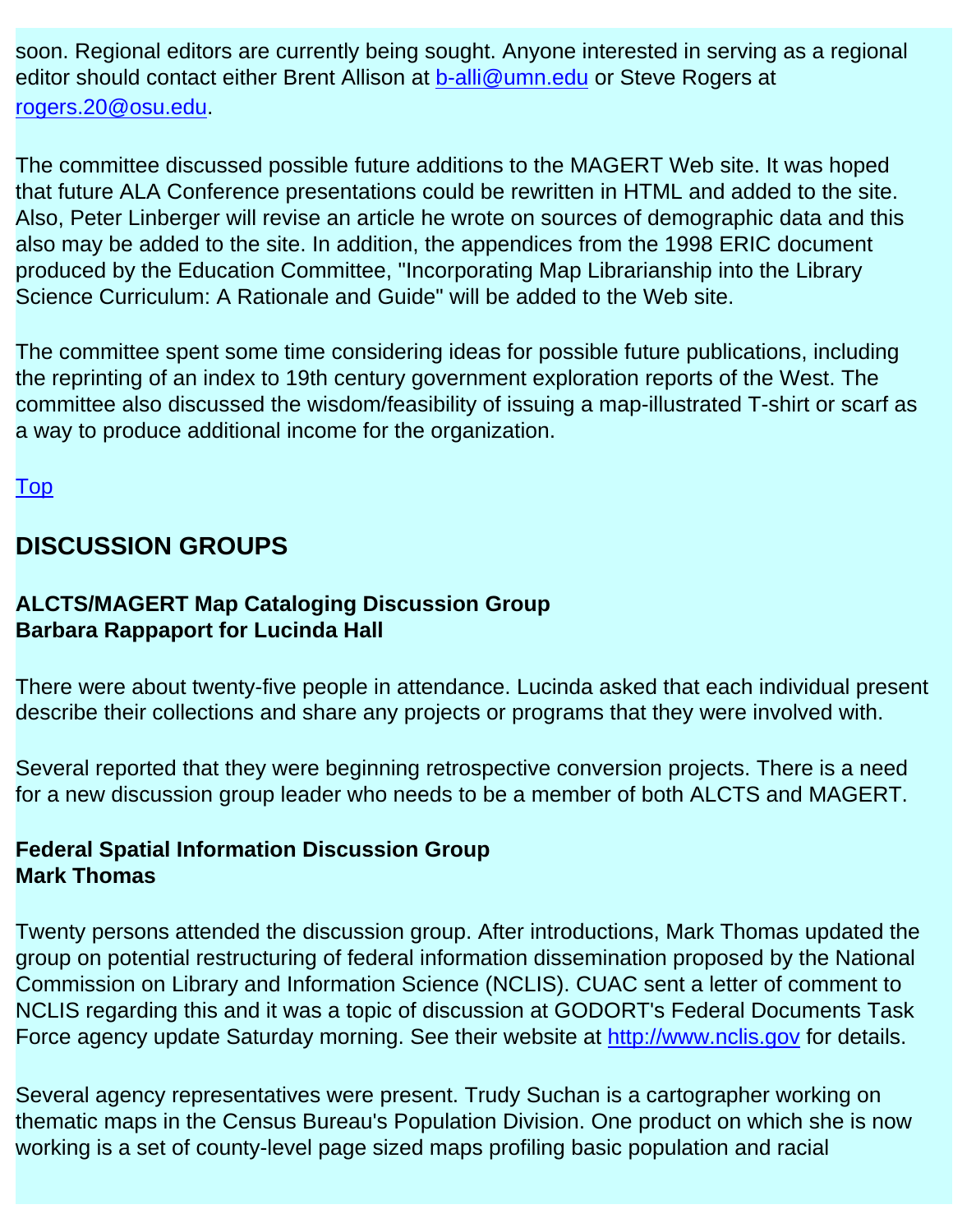characteristics for each state. Although there are no definite plans, they envision a coffee-table atlas in a few years similar to the population atlas that Census did a few years back. Fred Anderson is with the National Aeronautical Charting Office (NACO) of the FAA, the agency that used to be (before Oct. 1) the Aeronautical Charting and Cartography unit of NOAA. NACO will still print and distribute the NOAA nautical charts, along with its own aeronautical products. They also remain the civilian distributor of NIMA chart products. As NOAA charts move toward digital and print-on-demand, future depository availability is uncertain. Among other upcoming plans, NACO will be producing digital sectional aeronautical charts in a raster format.

Hedy Rossmeissl of the USGS updated us on their National Atlas program, showing examples of the separately published maps and talking about the web site. She also discussed some of their other products available online, such as seamless elevation data and the National Hydrological database. Some of this data must still be ordered once identified, but more will soon be available on a self-service basis through the Earth Explorer website. About 80% of the country is now covered by DOQs through the Microsoft Terraserver site, but many in attendance at the meeting advocated distribution to depositories or academic clearinghouses for long-term data archiving and free public availability, using an ownership model featuring redundancy of holdings. Among other announcements, Hedy noted that NIMA provides some data at a new website, [www.earth-info.org.](http://www.earth-info.org/)

#### **Research Libraries Collection Management Chris Kollen for Karl Longstreth**

A representative from Endeavor came and invited people to go to a demonstration of their new geographic search engine. It allows users to search online catalogs by lat/long. The discussion group went around the table and shared issues and concerns. The International Map Trade Association will be meeting in Washington, D.C. April 19-21, 2001. The program is on the web at [www.maptrade.org](http://www.maptrade.org/).

#### **Small Map Collections Joe Winkler**

There was a small group this meeting. The issue that came out of the group was how to weed a map collection. No answers were given but some ideas were shared. Those present appeared to gain some comfort from knowing that there are others in similar situations. Joe Winkler expressed interest in stepping down as moderator after Annual.

# **LIAISONS &REPRESENTATIVES**

**USGS Hedy Rossmeissl**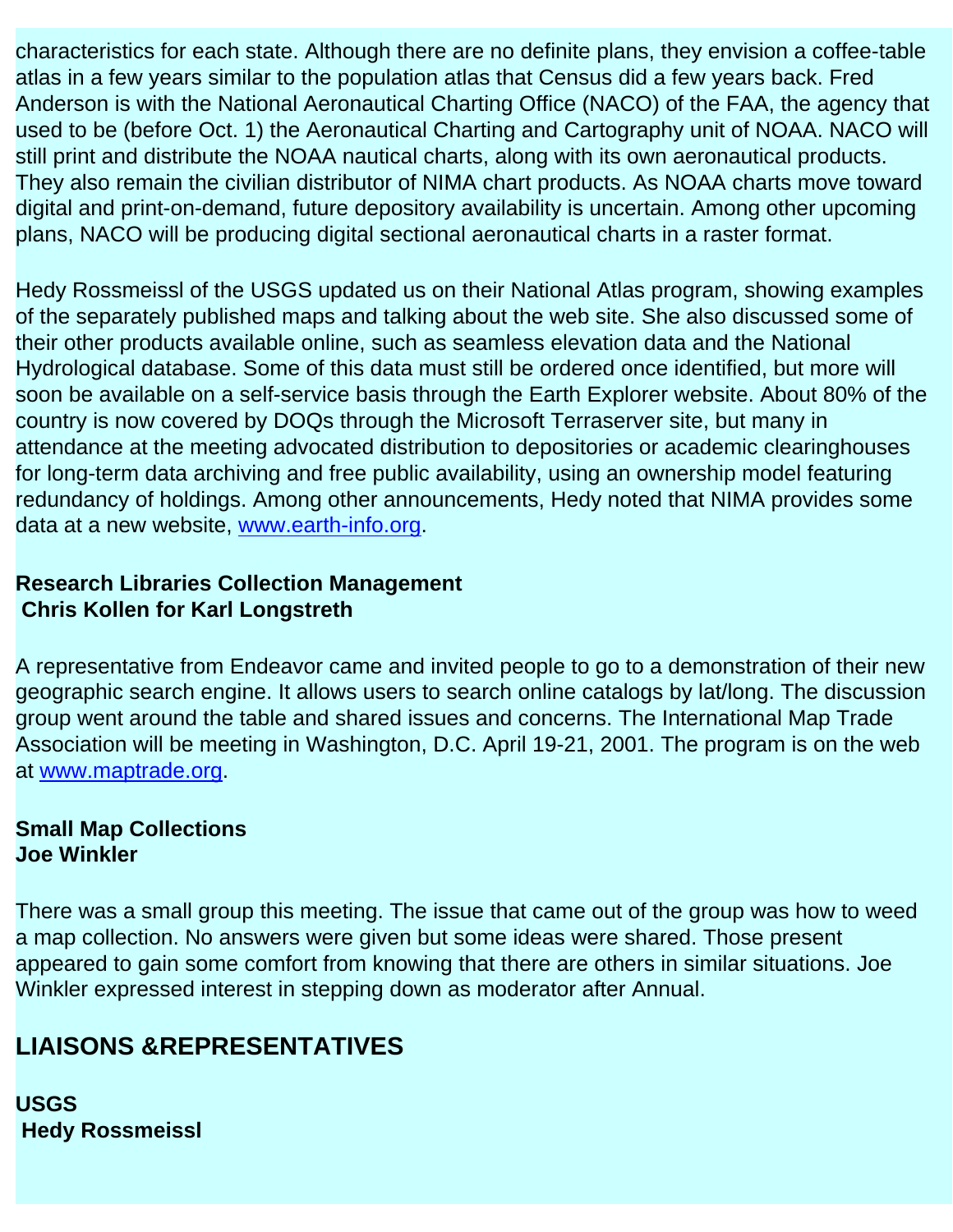USGS is restructuring to a more regional structure. The four discipline areas (geography, geology, water, and biology) will also continue to be strongly represented. The Chief Geographer retired in October and the new head of the National Mapping Program is Barbara Ryan.

The Survey is working to get more of their data available on-line. There is a new program entitled "Gateway to the Earth" and the objective is to make USGS data from all the disciplines covered by USGS more available, accessible, and easy to find. The main web page is www. [usgs.gov](http://www.usgs.gov/). There is a new 888 toll-free number (1-888-ASK-USGS) which serves as a telephone portal for USGS information.

There is a new web portal for geo-information called Earth Explorer which will eventually replace an older page. GeoMac is a web site that was developed during the fire season last year and that will continue to be updated.

USGS is involved in several partnerships. The Terraserver project is continuing to develop and includes such items as digital raster images. The National Atlas site contains 200 data sets and links to several hundred other data sets at [www.nationalatlas.gov](http://www.nationalatlas.gov/). There are currently no plans to produce a paper version. They are working with National Geographic maps on a project that will provide maps on demand at kiosks at some National Parks and REI stores, with plans to expand to other recreation-focused stores.

#### **ACRL Rare Books and Manuscripts Section Nancy Kandoian**

Nancy will serve as a liaison between MAGERT and the Bibliographic Standards Committee of the Rare Books and Manuscripts Section as they revise their manual on the cataloging of rare materials and expand the manual's coverage to rare materials other than monographs.

**Education Assembly Melissa Lamont** 

No report

### **Committee on Cataloging : Description and Access Barbara Story for Elizabeth Mangan**

The rule changes brought forward by Mary Larsgaard were approved. They next go before the Joint Steering Committee of AACR. Those individuals involved in cataloging should keep abreast of the changes being made to Chapter 12 (Serials) of AACR2R. Some of the changes may have an impact on cartographic materials.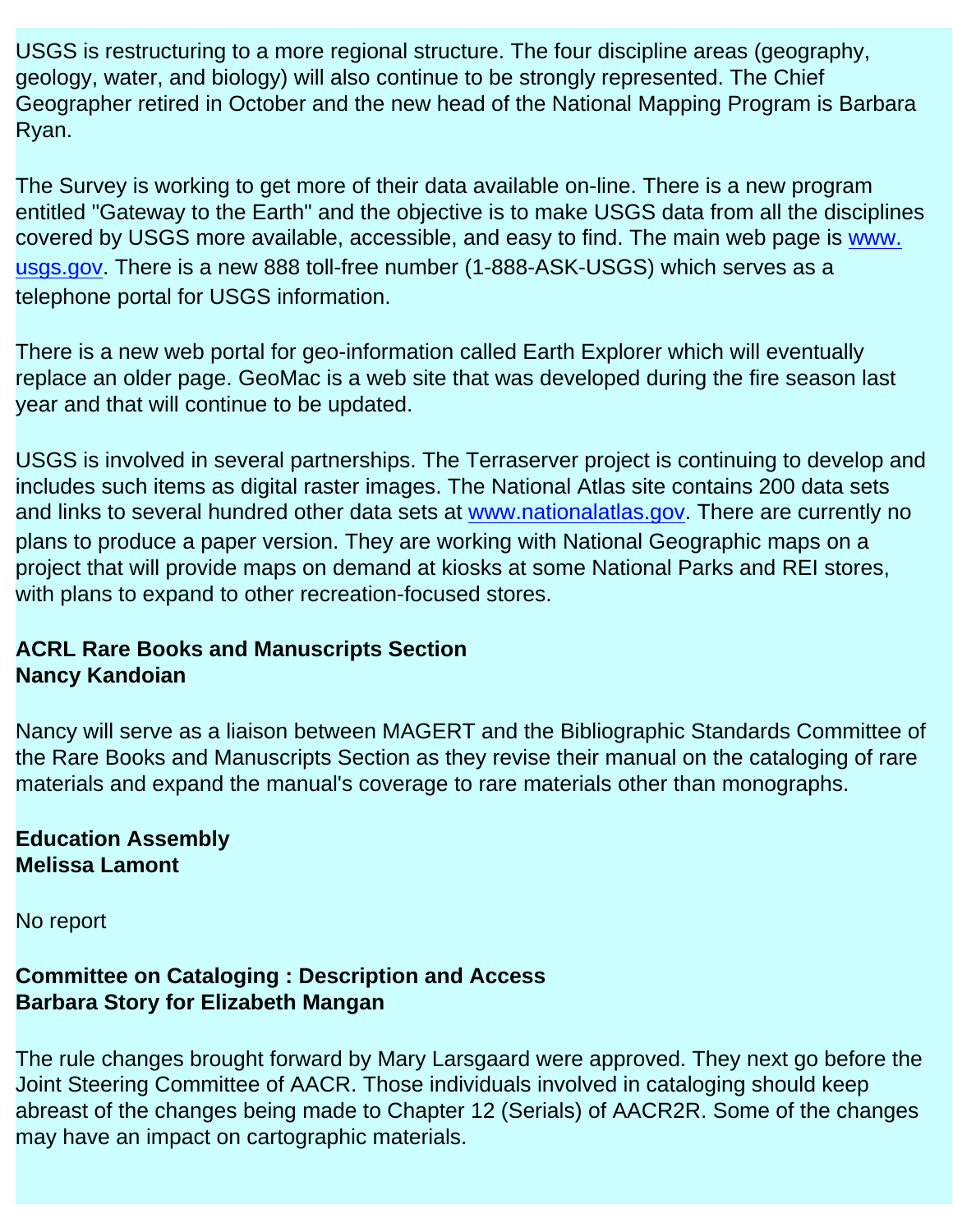#### **Congress of Cartographic Information Specialists Karl Longstreth**

No report

#### **Government Documents Round Table Barbara Levergood**

GAO is working on a report on how to transfer Superintendent of Documents responsibilities to the Library of Congress. GODORT is drafting a response to this plan. GPO expects no major changes in Congress to reduce the expectation of transferring distribution of government information to digital formats. There is a publication covering documents that should continue to be distributed in paper available from the FDLP website.

Shelia McGarr has resigned from GPO.

GODORT has a preconference on historical government documents at the 2001 annual meeting and there are plans for a preconference on the census for the 2002 annual meeting in Atlanta. There are funds available for digitization projects from the Library of Congress and more information on these funds is available on LC's web page.

## **CUAC Mark Thomas**

The twelve CUAC members represent six different map user organizations and meet annually with liaisons from federal agencies that create and/or disseminate spatial information (both traditional printed maps as well as digital data). There has not been a CUAC meeting since the ALA 2000 Annual Conference in Chicago, where the 2000 CUAC meeting was reported upon. The next meeting will be in Washington, hosted by the Library of Congress Geography and Map Division, during the week of April 16, just before the conference of the International Map Trade Association (IMTA) of the Americas (April 19-21).

The National Commission on Library and Information Science (NCLIS) is proposing the Public Information Resources Reform Act, which would replace existing federal information dissemination outlets such as GPO's Federal Depository Library Program, NTIS, and DOE's technical report program with a new program (Public Information Resources Access Program or PIRAP) run by a new agency (Public Information Resources Administration or PIRA). There was little or no mention of cartographic resources in the report. CUAC sent a letter of comment regarding this, asking that such resources not be forgotten and emphasizing that the FDLP has been an effective mechanism for disseminating them over the years. The letter also warned about disturbing trends in federal information dissemination such as privatization and the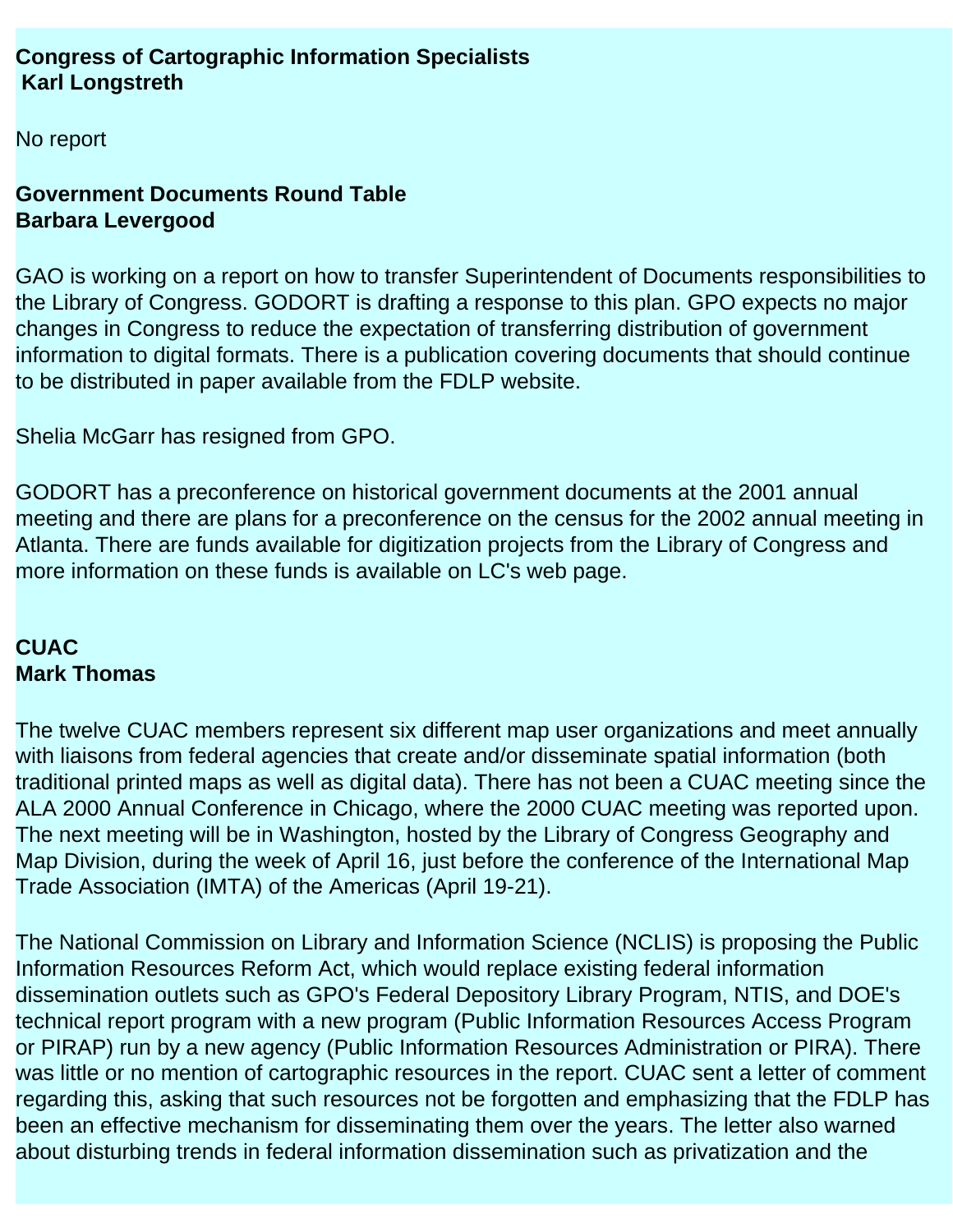resulting copyright restrictions, ignoring Title 44 requirements, an increasing number of "fugitive" documents, electronic formats that are difficult to use, and lack of archiving of electronic data.

## **IFLA Melissa Lamont**

The next IFLA conference is in Boston, MA in mid-August. The Geography and Map Section is planning three sessions, most of them concern digitizing historic cartographic materials and how to catalog and access the materials once reformatted. Speakers will be coming from the Netherlands, France, Canada, and the Library of Congress. There will in all probability be some field trips as well. The program is on the web at [www.ifla.org.](http://www.ifla.org/)

#### **Rare and Endangered Government Documents Donna Koepp**

There will be a Preconference at ALA Annual in San Francisco. It is being jointly sponsored by Rare and Endangered Government Publications Committee and the Federal Documents Task Force of GODORT. The program is titled, "19th and Early 20th Century Federal Documents: Research Avenues and Access Tools." Program speakers and their talks are: August A. Imholtz, Jr., "19th Century Federal Government Publications: Pre-Civil War Printing Practices and the Post-GPO World"; Gregory C. Harness (U.S. Senate Librarian), "Recreation of the First Library of Congress Collection: An Experiment in Senatorial Reader Response, and Some Problems in Senate Bibliography, Both Historical and Current"; Cindi Wolff, "Deconstructing Historical Census Publications: A Primer"; August A. Imholtz Jr., "Impeachments and Explorations: Some Research Examples of Congressional Fishing Expeditions"; Donna Koepp, "Mapping a Continent: Where the Maps Are"; Steven Daniel, "The Titanic Investigation and Other U.S. Government Document Blockbusters." The preconference is on June 14th on the campus of UC - Berkeley, from 9:00 am - 4:30 pm. It was noted that nothing about this preconference was included in the ALA Midwinter program, and we need to get something posted on the ALA website as soon as possible. Members of the Committee were urged to publicize this pre-conference to as many people as possible. E-mail notices will be posted on GOVDOCS-L and MAPS-L.

Donna Koepp and Bill Wears gave a demonstration of their Serial Set Inventory database. It covers Congresses from 1817-1969, showing their respective Serial Set volumes. Each volume has a short record giving basic bibliographic information, with volumes containing six or less titles providing information on the titles included. The database also contains holding information for depository libraries, with instructions on how you can add your holdings. The database is moving from a University of Kansas temporary location to its permanent location within the next couple of weeks. Check GOVDOCS-L and the REGP website for the location. Discussion followed about how libraries will be able to identify their Serial Set holdings and use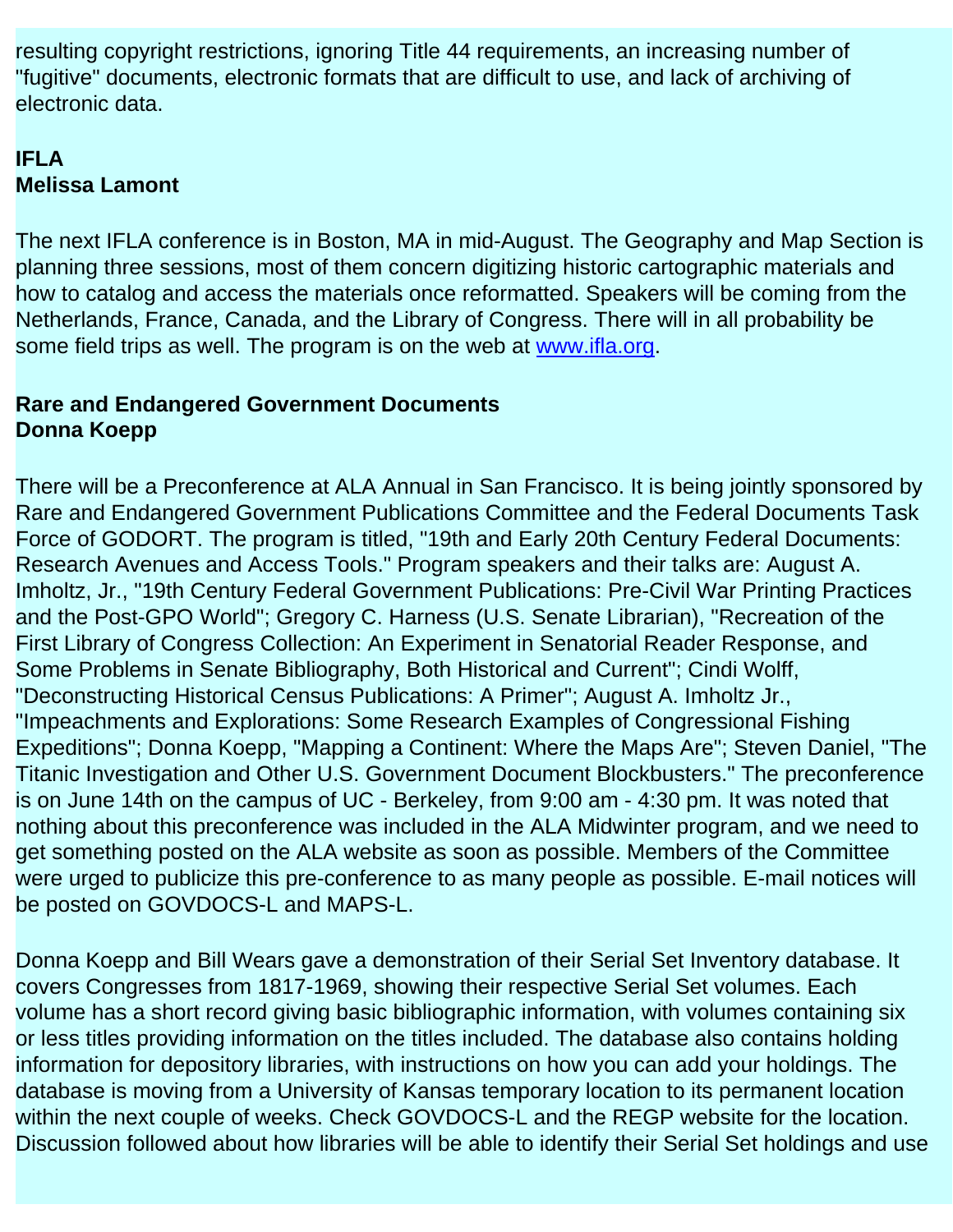this information to identify rare volumes and take steps to protect their collections.

The liaison report from the Ad Hoc Committee on Digitization: John Phillips reported that the Committee had held its first meeting and received its charge. The Committee will be looking into four aspects of digitization and will have its report completed within eighteen months. The Committee will have a website for members and "associates" who are interested in the Committee's progress.

[Top](file:///C|/Documents%20and%20Settings/mlamont/My%20Documents/magert/baseline/early/baseline/%22#topOfPage%22)

### **Library of Congress Geography and Map Division Barbara Story**

#### **Acquisitions**

The Geography and Map Division acquired and reviewed 78,754 cartographic items and retained 62,134 of those items. Cooperative acquisition efforts with the State Department's Foreign Map Procurement Program resulted in receipt of cartographic material from Suriname, Guyana, French Guiana, Finland, Lithuania, Latvia, Estonia, Belarus, Ecuador, Colombia, Venezuela, Bolivia, Zimbabwe, Madagascar, Mauritius, Israel, Morocco, Gabon, Cameroon, Central African Republic, Papua New Guinea, New Zealand, Indonesia, Kiribati. Completed review of G&M's holding of topographic and thematic series issued by the Mexican national mapping agency, INEGI. Acquired via exchange from Natural Resources Canada 1,100 sheets of its 1:50,000 and 1:250,000 topographic series, completing LC's holding of both series. Initiated review of the cartographic products issued by U.S. state mapping agencies. Each of the individual state transportation departments was contacted and LC is currently receiving updated cartographic products from the 35 states that continue to issue county and city transportation maps in a paper format.

#### *Significant acquisitions:*

1:100,000 and 1:200,000 scale Soviet/Russian military topographic map series of the United States, Iraq, Cuba and Turkey, totaling 5,061 sheets.

Will, Johann Martin. [Set of ten engravings: five pairs, each consisting of a battle plan and accompanying view depicting five different American Revolutionary War engagements in 1777. Augsburg, Germany, 1778?]

Frestel, Gaston, Voyage du General La Fayette aus Etats-Unis. [Paris, 1827] This manuscript atlas illustrates Gen. La Fayette's triumphal tour of the United States in 1824 and 1825.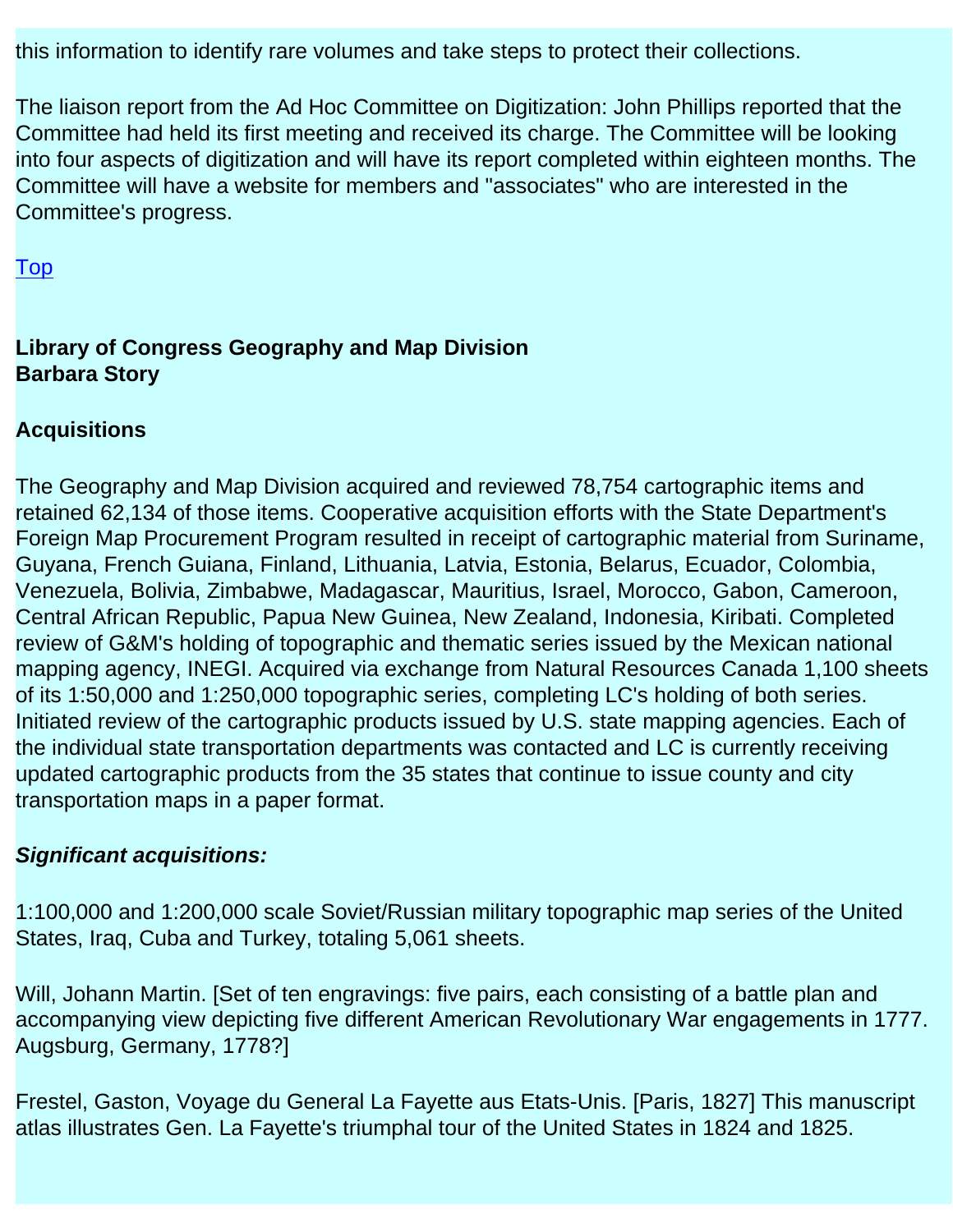Ahmed, Hadji. [A Complete and Perfect Map Describing the Whole World]. Venice, 1559 (printed 1795). This large, rare map on a cordiform projection represents probably the earliest printed example of the change of direction in the flow of ideas and information between Europe and the Islamic world.

Dr. Thomas Saarinen's collection of maps and papers relating to his long-term study of geographic and cartographic perceptions.

The cartographic items exhibited at the 1999 ESRI user conference.

Collection of over 100 finely drawn 18th and 19th century manuscript maps and surveys of large tracts of land in New York State.

Filson, John. This Map of Kentucke, 1784. This is the first edition of the first map of Kentucky.

### **Cataloging**

The Cataloging Team of the Geography and Map Division (G&M) has been working with the Library's Cataloging Distribution Service to proof pages for G1000-G9980 for a new printed edition of LC Classification Class G. This will be the first edition of Class G that has been published since 1976. The revised printed schedule is expected to be available during the second quarter of 2001. During 2001 the schedule will also be available as a CD-ROM product as part of the Cataloging Distributions Service's product Classification Plus.

A series of formal meetings were held between the Geography and Map Division and the National Imagery and Mapping Agency (NIMA) regarding cooperative map cataloging, sharing of bibliographic data, the development of geospatial searching capabilities, and the development of shared graphics interface for geospatial searching. Test records for two map series have been imported from NIMA and G&M is in the process of analyzing the potential benefit to the Division.

#### **National Digital Library**

Currently there are 4393 maps online in the American Memory Map Collection web site [\(http://](http://memory.loc.gov/ammem/gmdhtml/gmdhome.html)  [memory.loc.gov/ammem/gmdhtml/gmdhome.html\)](http://memory.loc.gov/ammem/gmdhtml/gmdhome.html) including the recent addition of the 1970 Census atlas. The work continues on the Civil War and American Revolution Era maps, which is currently the main focus of the scanning.

#### **Phillips Society**

Membership in the Phillips Society for the year 2000 reached 200 for the second year in a row,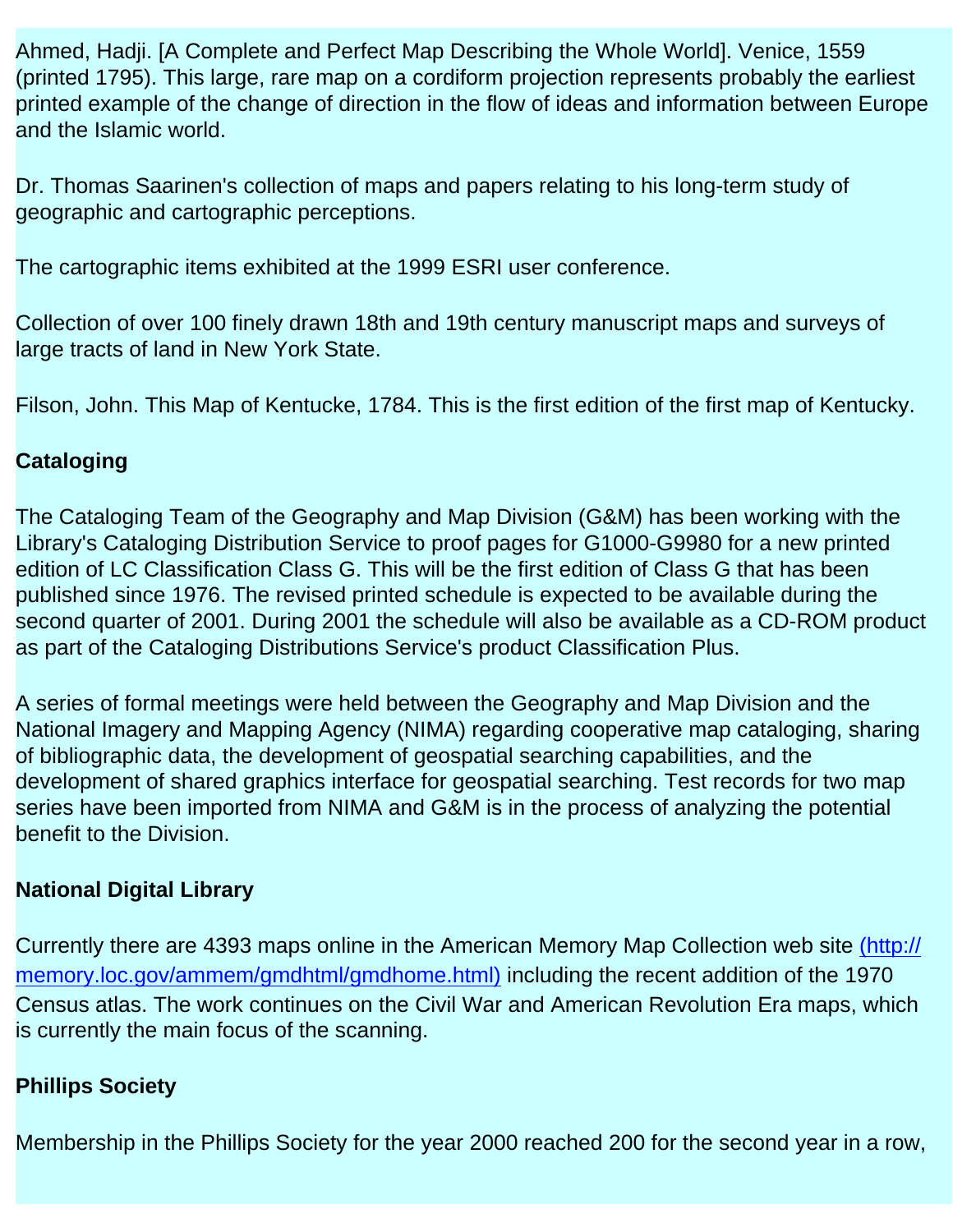with contributions close to \$70,000. One issue of the newsletter has been published thus far this year, with the second issue currently in preparation. The Society also issued the third number in its Occasional Paper Series. This paper, by Wesley A. Brown, *The World Image Expressed in the Rudimentum Novitiorum,* reproduces several of the oldest printed map images in the Library. The Phillips Society helped host a reception for the annual meeting of the Society for the History of Discoveries, which was held at the Library, October 12-14, 2000. Publicity for the Phillips Society 2001 annual dinner meeting will be mailed shortly. This meeting, which will be held May 3-5 at the Library, will have a theme of "America Latina: Cartographic Perspectives." There will also be a reception at the Peruvian ambassador's residence.

## **Retirements**

Elizabeth Mangan, the head of Technical Services in the Geography and Map Division, retired August 3, 2000. Ms. Mangan was instrumental in the planning and development of computerized cataloging of cartographic material. She will also be remembered for her role in the development of the National Digital Library Program in the Geography and Map Division, which resulted in the creation of digital versions of a number of the Division's historical collections.

#### **Announcements**

There will be a summer project this year.

#### **National Imagery and Mapping Agency Andrea Tully**

NIMA is cooperating with the Geography and Map Division of the Library of Congress to investigate the possibility of sharing bibliographic records between the agencies with the possibility of adding NIMA records to the bibliographic utilities via the Library of Congress. An independent commission reviewed NIMA's processes and the review was very thorough. Several branches of NIMA were reviewed under an outsourcing study which decided that the libraries should be outsourced.

#### **Committee on Machine-Readable Bibliographic Information Susan Moore**

MARBI met twice at this conference. The proposal of interest to the cartographic community was Proposal 2001-02: *Non-MARC Country Codes in Fields 043 (Geographic Area Code) and 044 (Country of Publishing/Producing Entity Code),* which would allow ISO 3166-1 codes to be used in these fields. The proposal passed.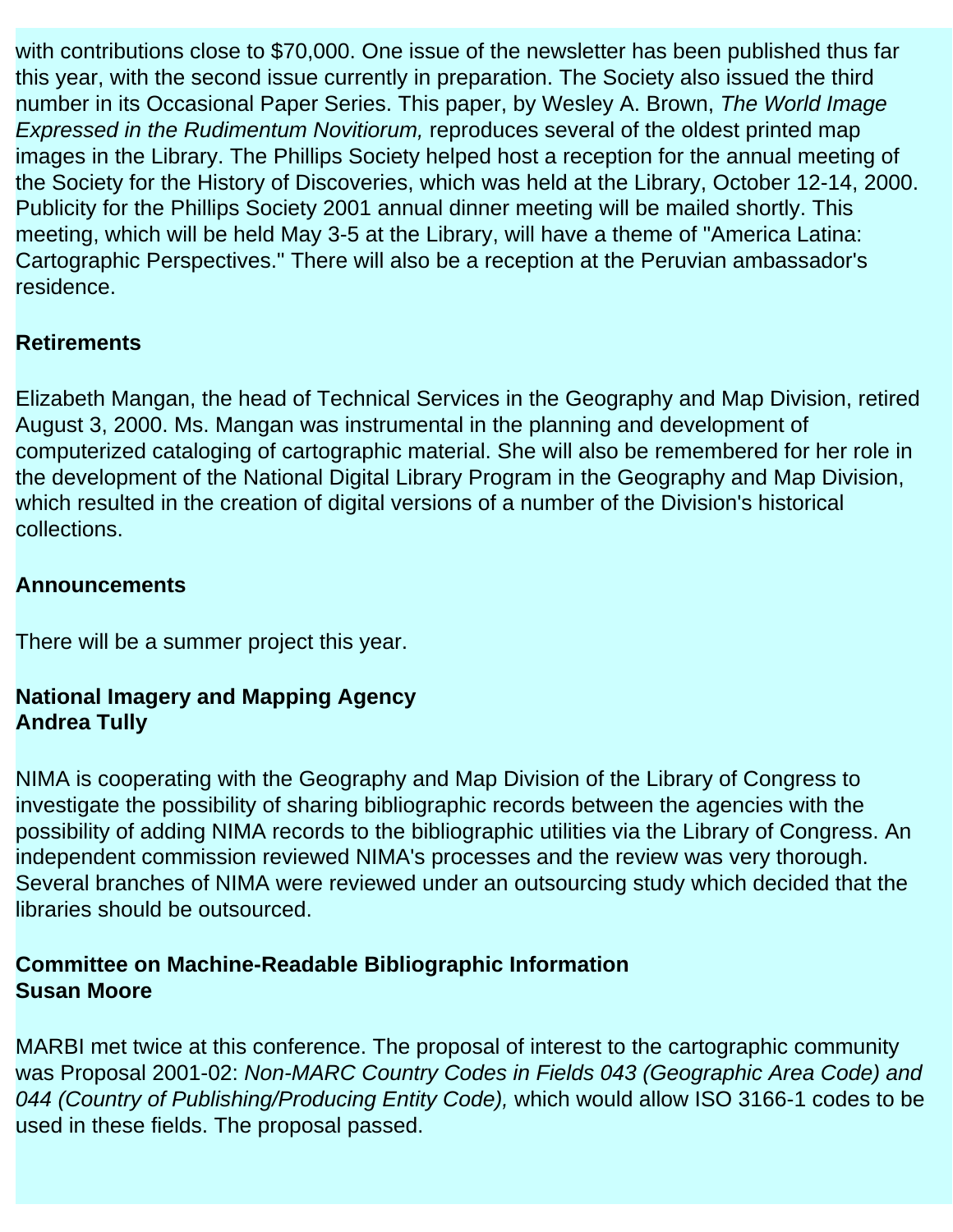There were two discussion papers that may be of interest. Discussion Paper 2001-DP02: *Non-MARC Language Codes in Field 041 of the Bibliographic and Community Information Formats*  covered ways of permitting the use of ISO codes for languages in the field. Given the current complexity in recording this information, this would not be as straightforward as the country codes proposal was. This will come back as a proposal at the annual meeting. Discussion Paper 2001-DP03: *Types of Dates for Electronic Resources in MARC 21 Formats* compared dates used in the Dublin Core with MARC 21 and found some specific types of dates that do not currently have an accurate mapping to MARC 21. After some discussion, the committee decided to have another discussion paper exploring the use of the 046 Field for the various types of dates.

#### **North American Cartographic Information Society Dan Seldin**

The 20th annual meeting of the North American Cartographic Information Society was held October 11-14, 2000 in Knoxville, Tennessee. Eight of the attendees of the founding meeting in Milwaukee in 1980 attended this year's meeting. All are map librarians.

The NACIS conference was preceded by a preconference on "Maps and the Internet." The opening session was a talk by Allen Carroll of the National Geographic Society on "The NGS Map Machine." This was followed by the reception and poster session, where cartographers display their recent work. As usual, there were two tracks of meetings, one on cartographic methods and the other on other aspects of cartography and maps. There were a number of talks on electronic mapping and maps on the Internet as well as on new atlases and historical cartography.

Next year's meeting will be October 3-6, 2001 in Portland, Oregon, possibly in conjunction with WAML.

The meeting adjourned at 11:03 am.

Respectfully submitted,

Susan Moore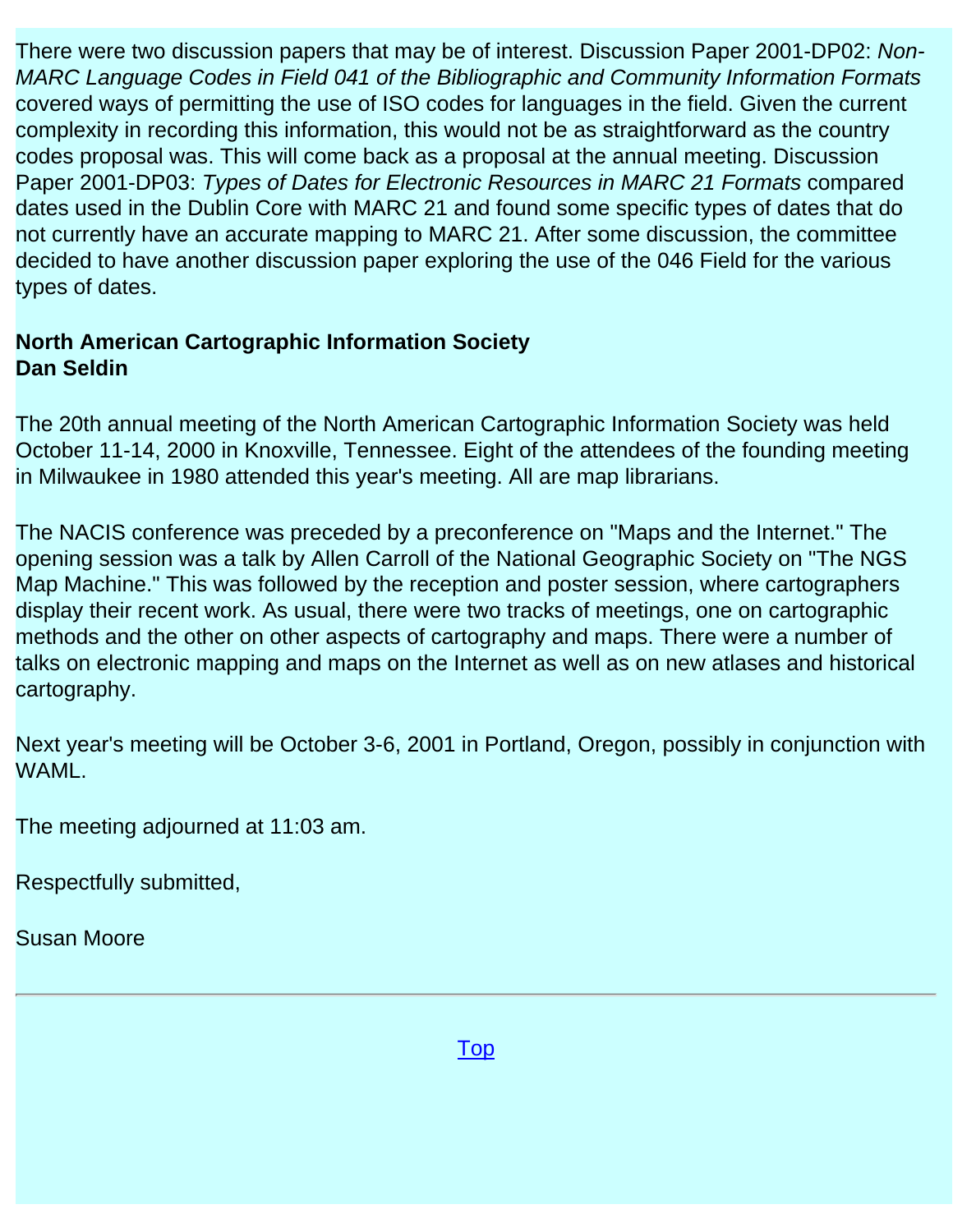# **ELECTRONIC MAPPING**

#### <span id="page-21-0"></span>**Census 2000**

The Census Bureau has started to release various Census 2000-related data, and accordingly, there are several new sites set up as Census 2000 clearinghouses, for both the statistical data as well as TIGER and other geographic files.

Starting with the GIS-ready data, ESRI has announced *Census Watch,* [www.esri.com/](http://www.esri.com/censuswatch) [censuswatch.](http://www.esri.com/censuswatch) This site aims to be a clearinghouse for both geographic information as well as demographic. The site slowly started to release the 2000 TIGER information for the states, working westward, and it appears that all 50 states are now ready for download. Several themes have shapefiles for both 1990 and 2000, including American Indian/Native areas, block groups, bocks, tracts and counties. Other themes available include Census 2000 collection blocks, Congressional districts for the 106<sup>th</sup> and current sessions, and voting districts for 2000. The standard transportation, hydrography, and school district layers are also included. The complete list of 2000 TIGER files available from ESRI is online via the *Geography Network*  (accessible through Census Watch, above), at [www.geographynetwork.com/data/tiger2000/](http://www.geographynetwork.com/data/tiger2000/).

On the demographic side, the site includes links to reporting sites, such as USA Today's Census 2000 site, as well as direct links to [www.census.gov](http://www.census.gov/) and *American Factfinder,* [http://](http://factfinder.census.gov/) [factfinder.census.gov](http://factfinder.census.gov/), the Census Bureau's portal for all things Census. The links to the Census pages are helpful, in that they've been categorized and are quickly accessible. *American Factfinder* contains the full 1990 Census information, which can be looked at by detailed tables, geographic comparison tables, quick tables, and thematic maps. The 2000 data will appear there as it is released--the 100% counts at the block and tract level from SF1 and SF2 sometime in 2001, the sample files for tract and block group from SF3 and SF4 in 2002. Factfinder allows users to look at pre-made data tables or maps for a state, county or place, and there are two internet map server applications, one for thematic maps, the other for reference maps. Links are included to other data access tools, including downloadable software and interactive web tools. American Factfinder also includes links to information on the Economic Census and the American Community Survey.

To help users learn about the 2000 Census and its products, Census Watch has links to education and training information for Census 2000 products, including several listings for ESRI Virtual Campus courses. An entire page is devoted to redistricting information, including extensions for redistricting using ArcView.

The Census Bureau's *Census 2000* site, [www.census.gov/dmd/www/2khome.htm](http://www.census.gov/dmd/www/2khome.htm), contains administrative information about the Census, and has details on products, outreach, news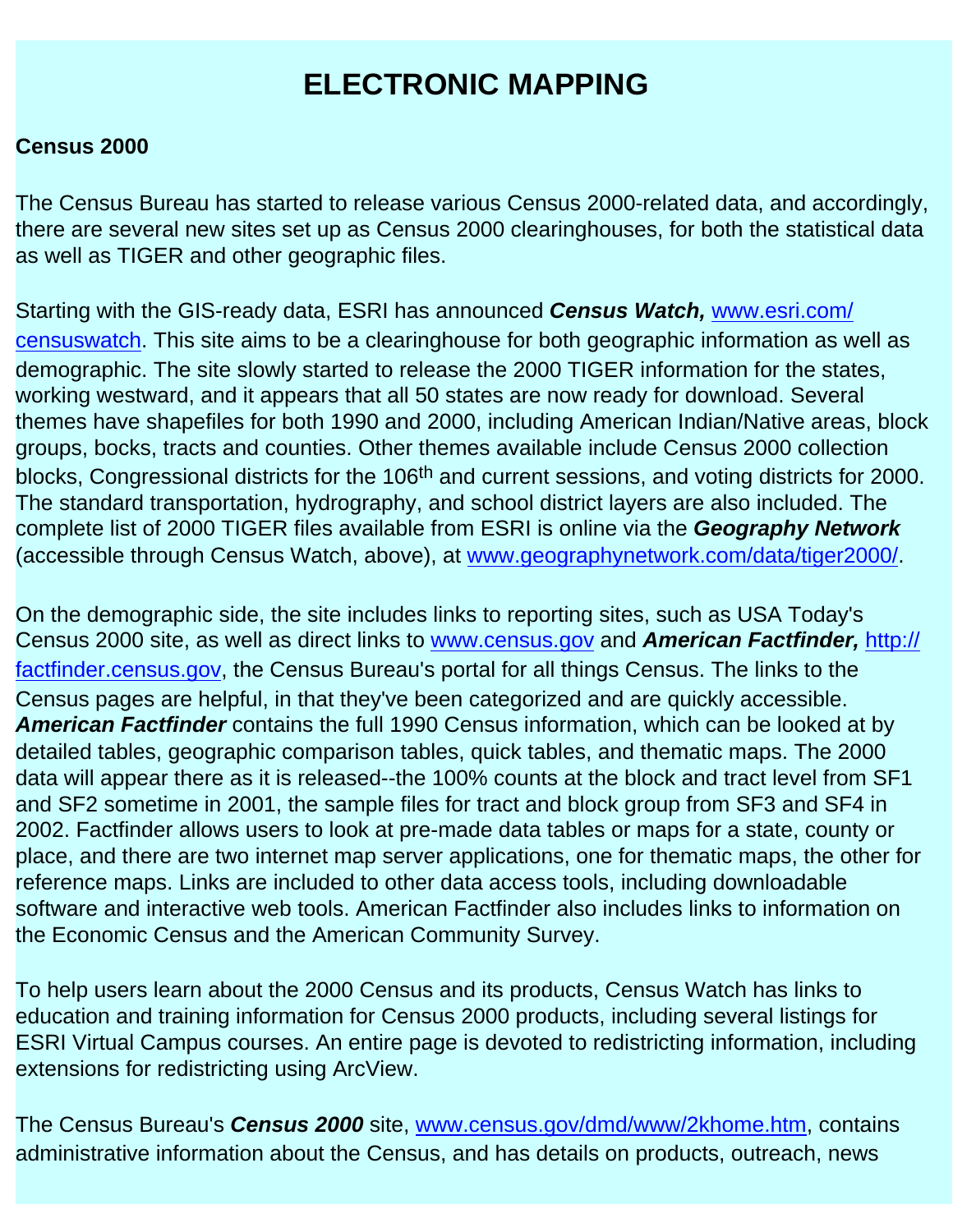releases, and plans and operations. The few maps and tables that have already been produced and distributed are linked here, such as the resident population changes between 1990 and 2000. The product overview and timeline is listed here, showing that detailed SF1 and SF2 data are scheduled for the middle and end of 2001, respectively. There is also a thorough Frequently Asked Questions list, with answers on product delivery, costs, formats, among others.

## **Digital Orthophotos of Alaska**

A recent ESIC Information Bulletin announced the availability of the first digital orthophoto quads (DOQs) for the State of Alaska. Mostly covering the Kenai Peninsula and the Anchorage area, the DOQs are the standard 7.5' quads, representing a fourth of the area covered by the Alaska 1:63,360 topographic maps. The source for the digital photos is 1:40,000 scale, black and white imagery from 1996 and 1997. Files cost \$15 each, and are available through USGS's *Earth Explorer,* [http://earthexplorer.usgs.gov.](http://earthexplorer.usgs.gov/) This site also includes a browse image of each file.

*Earth Explorer* is USGS's new portal for data sales, including digital elevation models, satellite imagery, DOQs, digital raster graphics, and various paper maps, including the National Atlas sheets, the USGS topographic maps, national park maps, geologic maps, and land use/land cover maps. The site requires you to register, but appears to be keeping personal information private (no spam in several months of use); you can also set up standing orders, to be notified of new items in a specific category as they become available.

## **ArcView 8.1**

Recent postings to various lists have provided much information about the new version of ArcView (8.1), and how this new version integrates with the newest version of ArcInfo. In bringing ArcInfo more in line with the standard Windows graphical user interface, ArcInfo and ArcView have become much more similar. ESRI's site provides more information on this transition, and they are offering classes in migrating to the new versions of both packages. An article in the Winter 2000/2001 issue of ArcNews covers the new functionality, at [www.esri.](http://www.esri.com/news/arcnews/winter0001articles/anewworld.html)  [com/news/arcnews/winter0001articles/anewworld.html.](http://www.esri.com/news/arcnews/winter0001articles/anewworld.html) The pricing structure will change, with ArcView 8.x increasing by several hundred dollars. ESRI has pledged to keep supporting ArcView 3.x, however (see [www.esri.com/news/arcnews/winter0001articles/ongoingsupport.](http://www.esri.com/news/arcnews/winter0001articles/ongoingsupport.html) [html](http://www.esri.com/news/arcnews/winter0001articles/ongoingsupport.html) for brief details). The licensing policy will allow users to use both versions on the same computer.

## **Top 10 Metadata Errors**

A recent posting of the Top Ten Most Common Metadata Errors was made available by the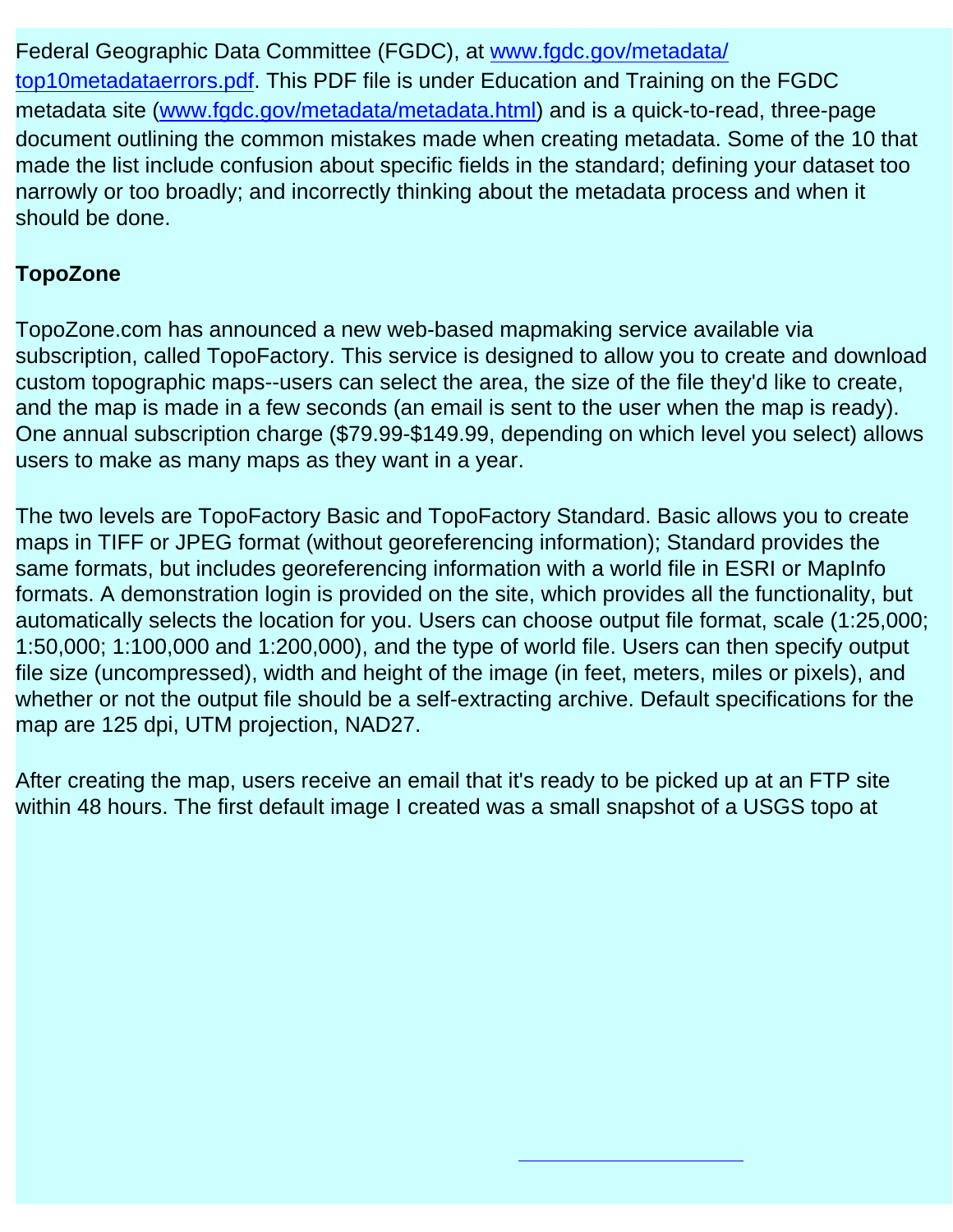#### **Community Information by Zip Code**

Courtesy of Mary Finely at California State University-Northridge is a page dedicated to web sources of community information by zip code.

Focused on California, it also includes national-level data, including statistics on population, education, health, the environment, business and politics. [http://library.csun.edu/mfinley/](http://library.csun.edu/mfinley/zipstats.html) [zipstats.html](http://library.csun.edu/mfinley/zipstats.html) also includes references to a few print sources, as well as information on how to search other sources for additional statistics, such as library catalogs, the web, and sources like the American Statistics Index.

[Top](#page-21-0)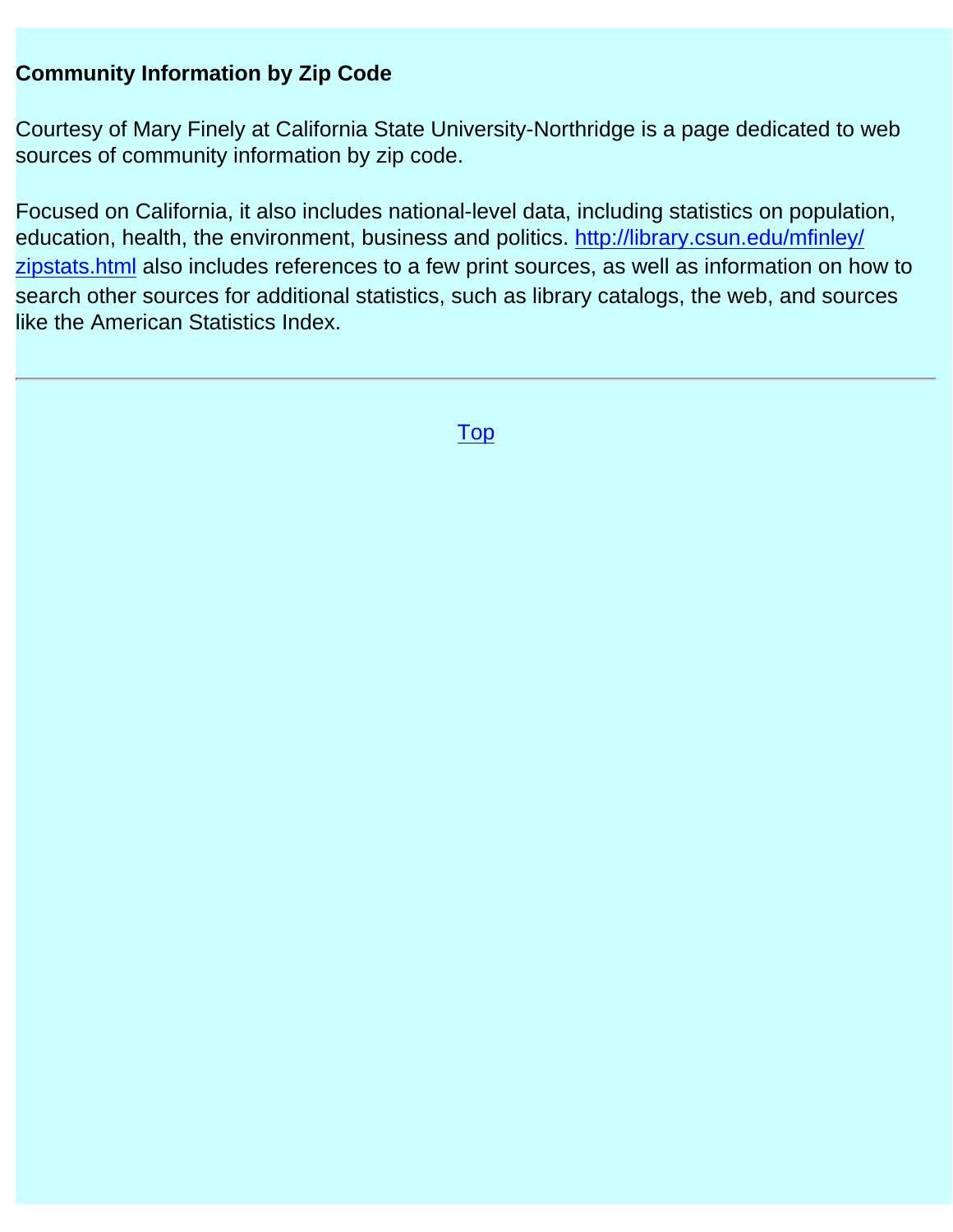# **NEW MAPS AND BOOKS**

# **Fred Musto, Yale University**

# **New Maps**

#### **"Especially for Librarians"**

OMNI Resources has added a new feature to their web site. Entitled "Especially for Librarians," the section contains several pre-assembled sets of maps that should be of interest to both public and academic libraries. For those who don't have the time, inclination, or funds to spend on developing or updating a map collection, OMNI offers such packages as an "International Road Map Set," containing road/travel maps for 166 countries, and an "International Cities Map Set," some 150 maps of international capitals and other major cities. All the sets carry a 20% discount off the retail prices. Some of the larger sets are not cheap (the "International Cities" collection comes to over \$1300), but you'll be saved the hassle of tracking down maps of Tirana, Albania, Bishkek, Kyrgyztan, or Paramaribo, Suriname.

For U.S. cities they've taken the old Rand McNally state map collection a little further by offering a state capitals and major cities set for \$296. A "World's Highest Mountains" set is also available, and a "National Parks of the World" collection should be offered soon. The attention paid to the library market by a major vendor is certainly welcome, and this "set" approach is a good idea deserving of support and encouragement from the map community. [\(www.omnimap.](http://www.omnimap.com/)  [com](http://www.omnimap.com/))

#### **South of the Border**

The INEGI (Instituto Nacional de Estadística, Geografía e Informática) has been issuing a new edition of 1:250K topos of Mexico since 1996. The revised maps use a new style of shaded relief with contour lines. While 122 sheets are required for coverage of the entire country, complete sets never seem to be obtainable. OMNI offers a group of about 80 available sheets for \$7.95 each, or \$9.95 if purchased individually. A nice series of 1:250K satellite image maps is also being published at \$14.95 per sheet, or \$12 each for a set of all 78 currently available maps.

Brazilian publisher Quatro Rodas has issued several new road maps of Brazil, including a map of the whole country at 1:3M for \$12.95, and five regional maps at varying scales covering Northern, Northeast, South East, West Central, and Southern Brazil. The regional maps, which list for \$11.95, are indexed, indicate kilometer markers, and show points of interest. On the reverse are route charts, distance charts, and insets for some of the larger cities. Also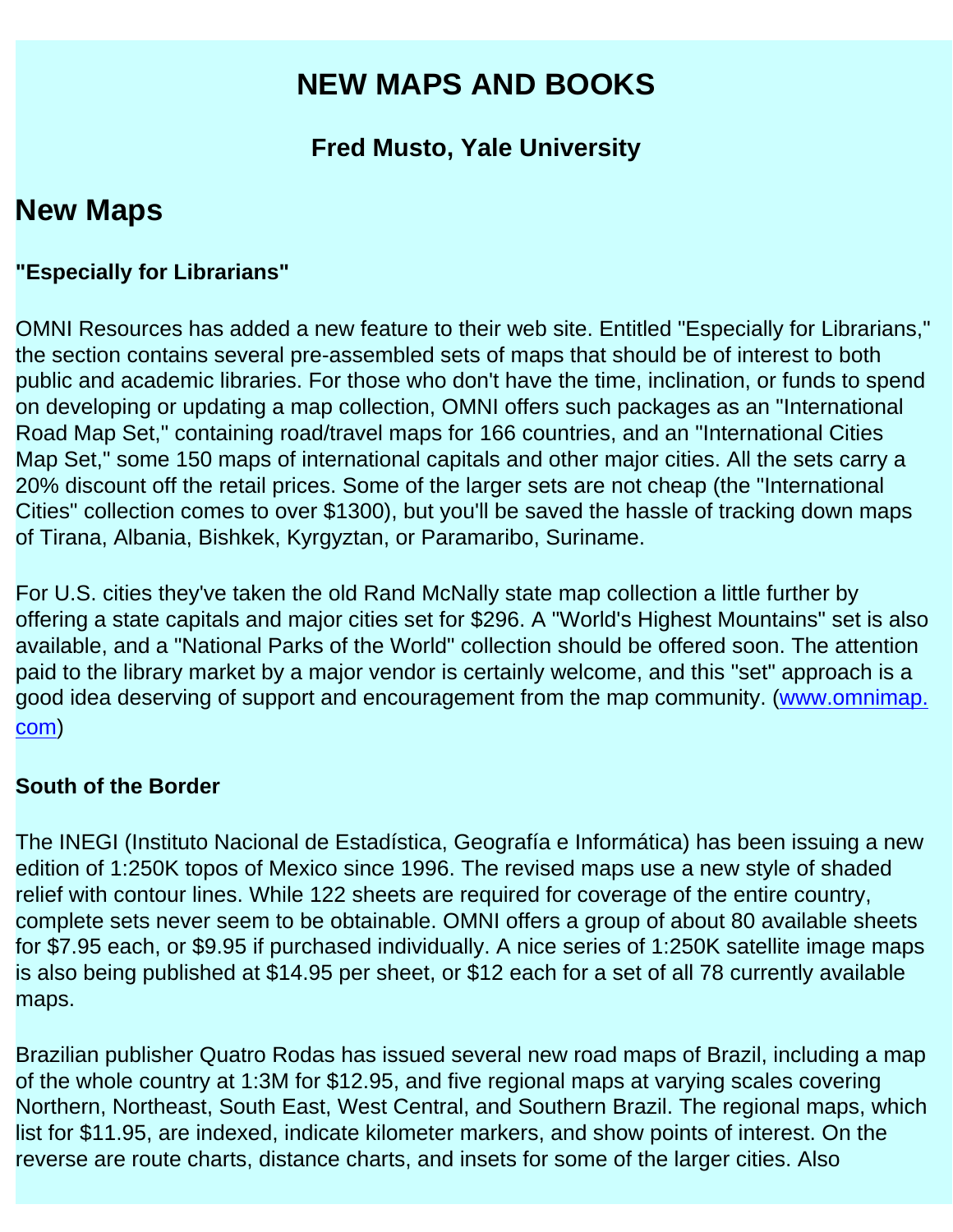available are similar maps for the Brazilian states of Minas Gerais, Rio de Janeiro, and São Paulo.

Quatro Rodas has also published a road atlas of Brazil, *Guia Estradas 2001,* a compact 6 x 9" spiral-bound book at 1:2M scale that sells for \$24.95. For even more detail at the same price, there's a new collection of maps of the capital cities of the 27 states of Brazil, *Mapas das Capitais*. The 5 x 8" 130-page book covers the central zones of each city, with regional insets showing main access roads. All are available from Treaty Oak, which has descriptions of each item at their web site ([www.treatyoak.com](http://www.treatyoak.com/)).

### **Subway Series**

A nice item for road map, railroad, and subway buffs, and a good addition to a historical New York collection, is *Twelve Historical New York City Street and Transit Maps, Volume II, From 1847-1939.* Compiled by John Landers and published by H & M Productions, the boxed set of color reproductions, printed at their original size, includes such unusual items as a "1926 Map of the Transit and Railroad Systems in New York City Issued by the U.S. Embassy in Germany for Use by German Tourists in America," as well as a more mundane Colton 1892 map showing the elevated railroads in New York.

The maps are accompanied by a booklet with interesting historical commentary by Landers, an obviously enthusiastic collector and amateur historian. Volume II can be ordered directly from the publisher, or from Amazon.com or Barnes & Noble. Volume I, with 12 maps from 1860 1967, was published in 1997. It's now out of print, but individual reproductions of the maps may be purchased for \$4 apiece. More information and a listing of all the maps in both series can be seen at ([www.handmproductionsbooks.com](http://www.handmproductionsbooks.com/)).

## **For the Geologists**

The Commission de la Carte Geologique du Monde recently issued the 2<sup>nd</sup> edition of its *Geological Map of the World.* This huge map, measuring almost 3 x 7' on three sheets, has been improved from the 1990 version by an updating of the geology of the oceans, the addition of positions of the main volcanoes and meteor craters, the display of "a clear distinction between sedimentary, volcanic extrusive, and endogenous dated formations," and other changes that my limited geological knowledge couldn't fully comprehend. This bilingual (English/French) wall map is billed as a teaching aid, but its spectacular color also make it a striking example of mapmaking art. It's available from OMNI for \$55, or from GeoPubs for a little less. GeoPubs also offers a joined and laminated version for \$150. ([www.geopubs.co.uk](http://www.geopubs.co.uk/))

The *Geological Map of the World* is also available on CD in ArcInfo format for "professional users," or in GeoKiosk form (a viewing program from ESRI France) for "non-professional use." The ArcInfo version sells for \$1968 at OMNI; the GeoKiosk version for \$70; GeoPubs prices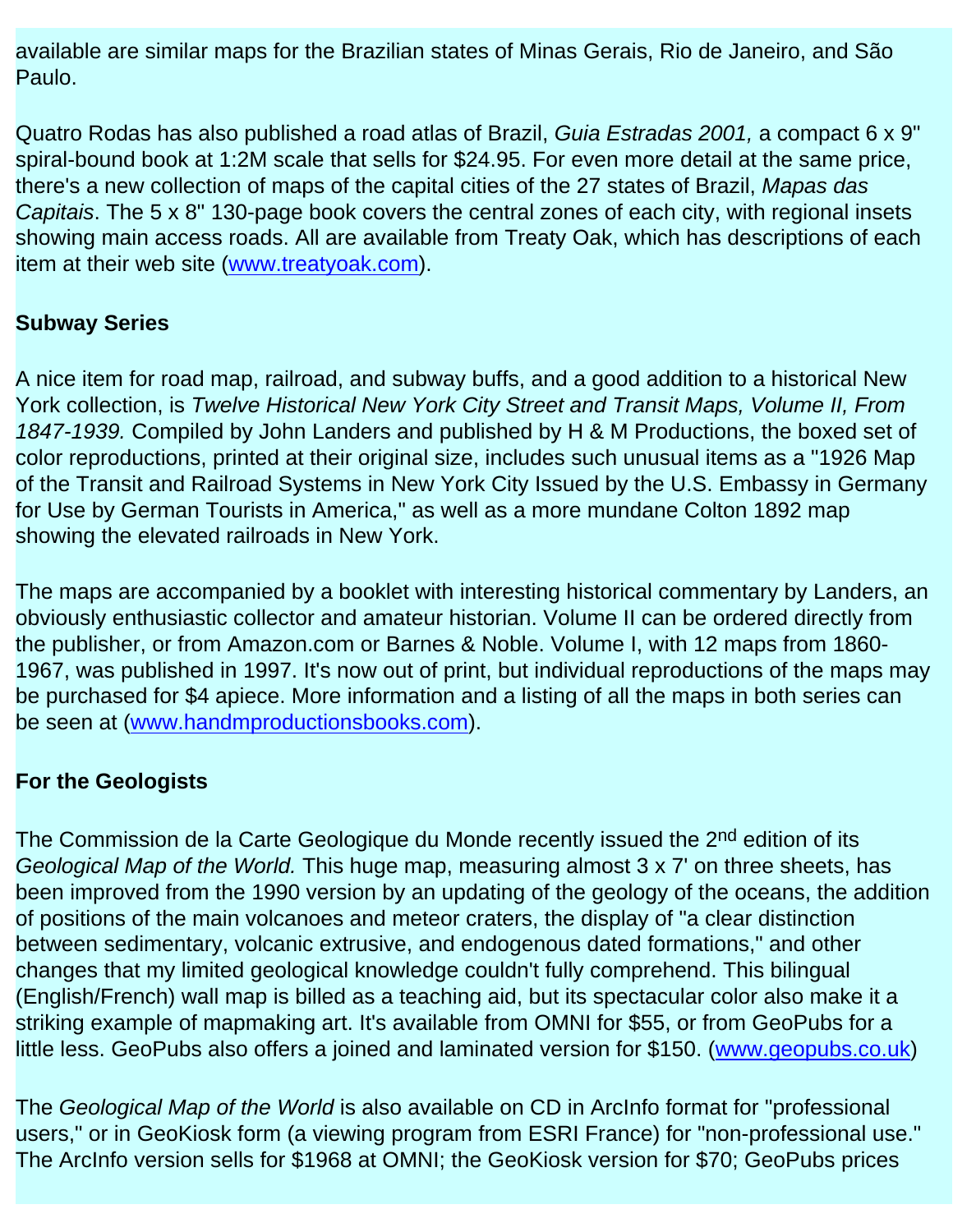are \$1500 and \$43.

# **New Books**

*An Atlas of Palestine (The West Bank and Gaza)*. Bethlehem: Applied Research Institute - Jerusalem (ARIJ), 2000. 203 p., \$139.95. This is an excellent atlas focused solely on the area of the West Bank and Gaza. Five chapters cover topics under the broad headings of history and politics, socioeconomic conditions, physical characteristics, water resources, and land use. Over 100 well-produced color maps, most full-page size, illustrate a wide variety of subjects, from the settlement patterns of the various peace agreements, to the location of religious sites, hospitals and even gas stations. There's also a section of satellite images illustrating such things as land use and vegetation cover, and a number of aerial photos of various cities. The maps are nicely done, the text minimal and neutral, making this a useful acquisition for any map collection. Available from OMNI, but more details can be found at the ARIJ web site, which also has images of some of the maps [\(www.arij.org](http://www.arij.org/)).

*Historical Atlas of Indonesia.* Robert Cribb. Honolulu: University of Hawaii Press, 2000. 256 p., \$100. ISBN: 0824821114. First published in Great Britain by Curzon Press, this longawaited work is an outstanding atlas, covering a country that's becoming increasingly prominent in the news. The atlas is divided into five chapters: "Landscape and Environment;" "Peoples;" States and Politics until 1800;" "The Netherlands Indies, 1800-1942;" and "War, Revolution and Political Transformation, 1942 to the Present." The 327 color maps are small but very clear and informative, and touch on seemingly every social, historical, political, and economic topic imaginable. The substantial text is also comprehensive in its coverage, wellwritten, and up-to-date (current through the events in East Timor in 1999). There aren't any competitors to this fine publication, an essential purchase for most libraries.

*Maps of Africa to 1900: A Checklist of Maps in Atlases and Geographical Journals in the Collection of the University of Illinois, Urbana-Champaign.* Thomas J. Bassett and Yvette Scheven. University of Illinois Library and The Graduate School of Library and Information Science, 2000. 317 p., \$35 pbk. ISBN: 0878451188. A labor of love from a professor and a librarian, the latter the former African Studies Bibliographer at UI, who have compiled a list of over 2400 maps that were published in some 30 late-19<sup>th-</sup>century geographical journals and approximately 250 atlases dating from the 16<sup>th</sup> to the 19<sup>th</sup> century. The entries have minimal bibliographic information--author, title, scale, size, and source, and there are no illustrations beyond a few inserted to break the monotony of the text. But it nicely complements the American Geographical Society's *Index to Maps in Books and Periodicals,* which only includes publications after 1900, and it covers a region where there was much mapping interest just before the turn of the century.

While designed to provide access to a specific library's holdings, this work is also useful for those wishing to compare collections, or locate maps of a specific area. The maps are listed by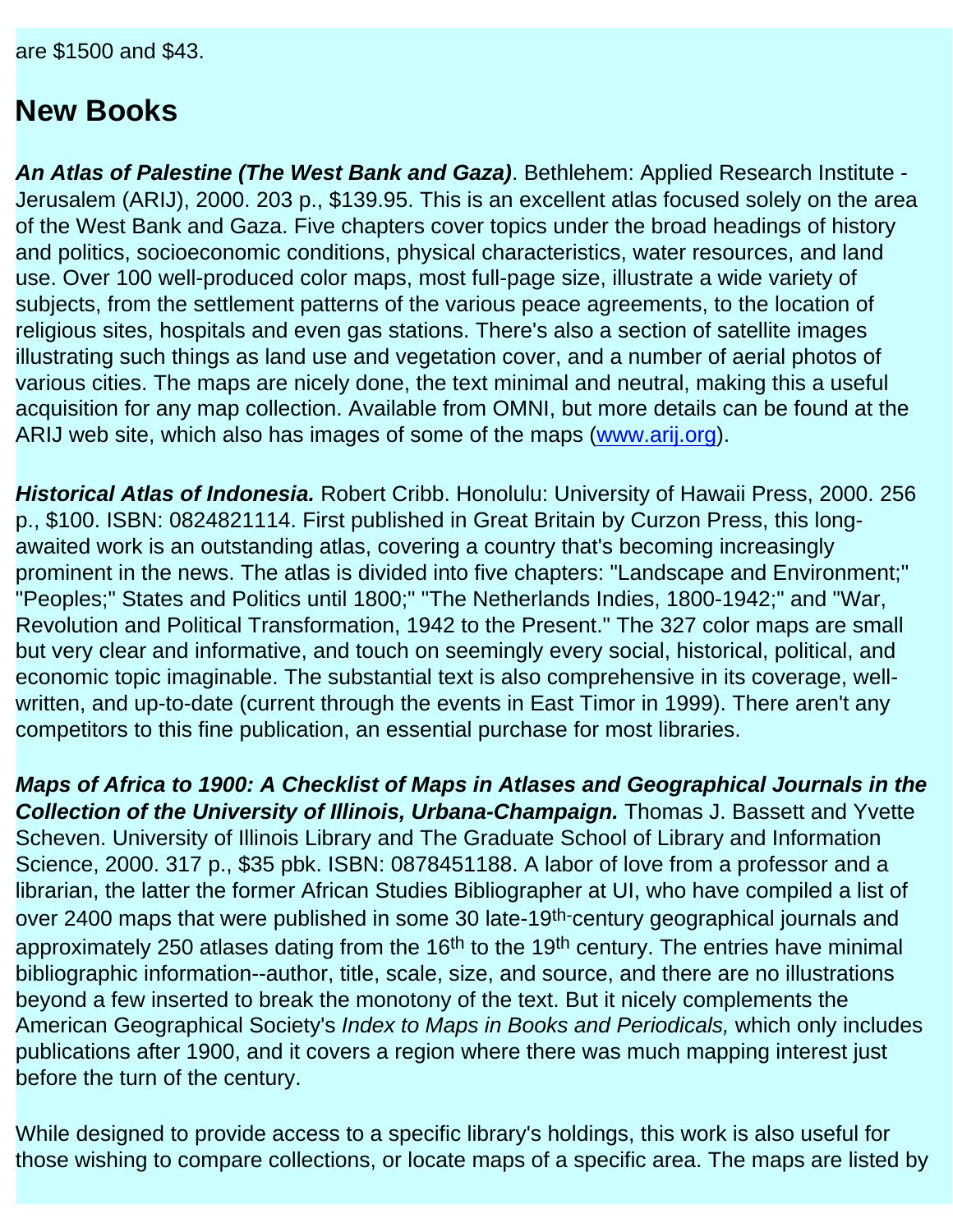region (Continent, North, Eastern, etc.) and there are good authority and title indexes. It should also prove handy to catalogers trying to identify those problematic loose maps that may have been removed from a journal or atlas. Available from the GSLIS Publications Office [\(www.lis.](http://www.lis.uiuc.edu/puboff) [uiuc.edu/puboff\)](http://www.lis.uiuc.edu/puboff).

*Ptolemy's Geography: An Annotated Translation of the Theoretical Chapters.* J. Lennart Berggren and Alexander Jones. Princeton, NJ: Princeton University Press, 2000. 192 p., \$39.50 ISBN: 0691010420. One of the biggest names in the history of geography and mapmaking is Ptolemy, the second-century Greek whose influential *Geographia* was issued in many editions from 1477 into the early 1700s. The only previous English translation of the *Geography,* a notoriously inadequate one, was that of Edward Luther Stevenson, whose *Geography of Claudius Ptolemy* was published in 1932 by the New York Public Library. Now comes an authoritative translation by a professor of classics and a historian of mathematics. But what makes this work especially valuable is the extensive introduction, almost as long as the translation itself, that discusses such topics as "What Ptolemy Expected His Reader to Know," and "The Maps in the Manuscripts."

While the emphasis is on the text of the *Geography,* and not on the maps that resulted, a few illustrations (several in color) of Ptolemaic maps are included, as well as some maps drawn for the book comparing the Ptolemaic and modern depictions of areas of the world. The Stevenson translation is also still in print, in a reasonably priced (\$19.95) Dover Publications paperback edition titled *Claudius Ptolemy, The Geography.* While the translation has been superseded, the Dover edition includes reproductions of the maps in the manuscript copy in the NYPL collection. If you don't have it, splurge and buy both.

**The Atlas of Experience.** Louise van Swaaij and Jean Klare. English text version by David Winner. New York: Bloomsbury, 2000. 96 p., \$24.95. ISBN: 1582341001. Now here's something a little different: an imaginary world created by the fertile minds of two Dutch cartographers. *The Atlas of Experience,* a publishing sensation in Holland, contains detailed fantasy maps that present "a graphic representation of our own inner world." The 21 maps, mostly two-page spreads, depict such areas of the World of Experience as "knowledge," "bad habits," "health," "passion," "mountains of work," and "haute cuisine." The accompanying text seems to be a hodgepodge of historical anecdotes and New Age drivel, but the maps themselves are very creative and well-done. The book comes with a separate 14 x 18" sheet map of the whole "World of Experience," but the maps in the atlas are much more detailed. If you like fantasy maps, this is an interesting and fun read.

The Dutch publishers also have a web site that offers for sale individual reproductions of some of the maps in the atlas, including even a globe version of the World of Experience. It also has an interactive feature that lets users create their own "personal experience" maps. ([www.](http://www.worldofexperience.com/)  [worldofexperience.com\)](http://www.worldofexperience.com/)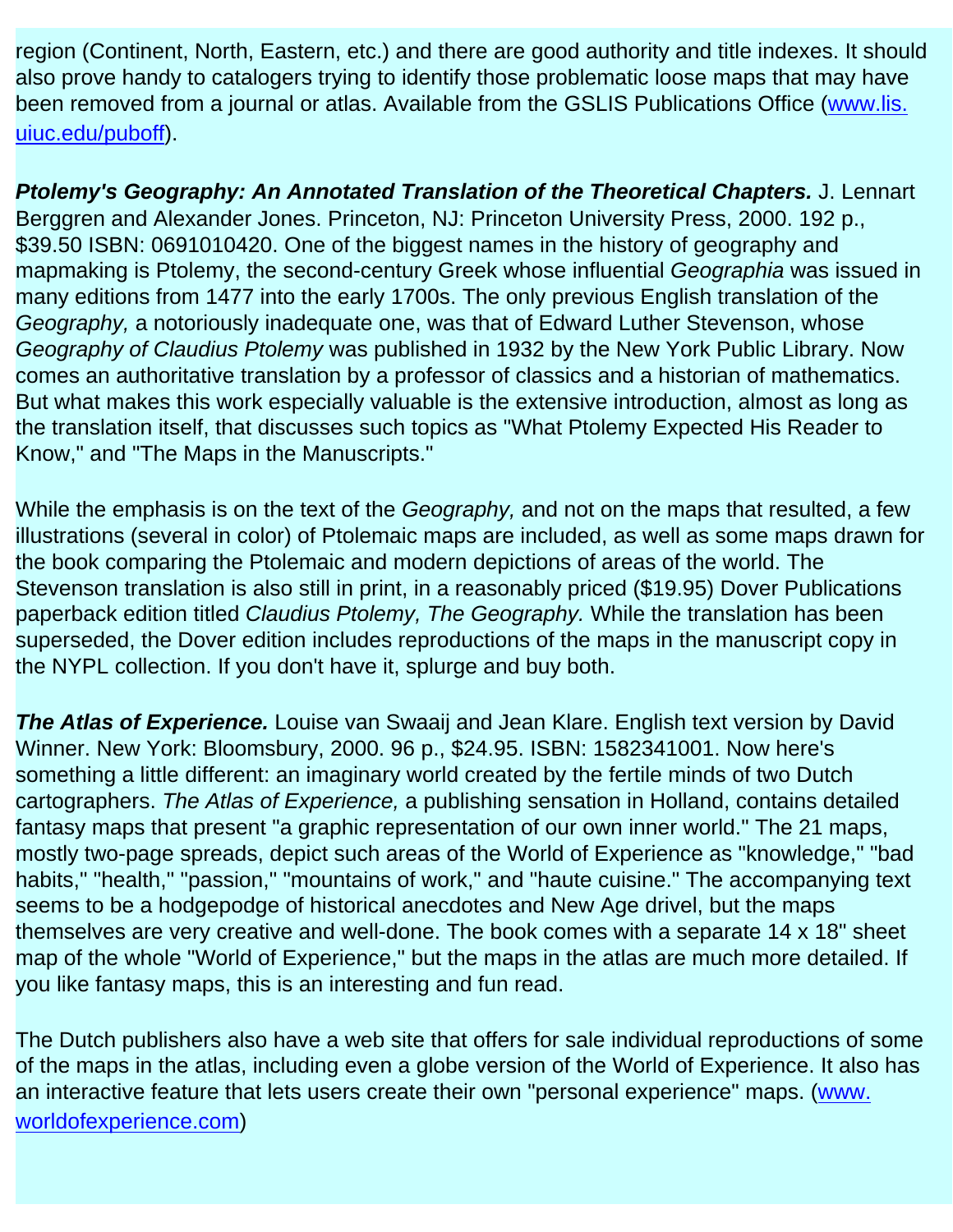#### **USGS GEOLOGIC ATLAS FOLIOS**

<span id="page-29-0"></span>Records updated and compiled by Christopher J.J. Thiry, Map Librarian, Colorado School of Mines, [cthiry@mnes.edu](mailto:cthiry@mnes.edu)

#### Number | OCLC Number | Number | OCLC Number | Number | OCLC Number | Number | OCLC Number 1 | 299894 | 58 | 1985111 | 116 | 5632700 | 172 | 9514997 2 299903 59 15189984 117 5651490 173 7417335 3 299929 60 300767 118 2503676 174 5632868 299943 (1894) 42278000 (1892) 6 299966 64 8371587 122 9177860 178 5652205 7 | 299991 | 65 | 300828 | 123 | 9177780 | 179 | 5652183 8 | 300021 | 66 | 300842 | 124 | 5755121 | 180 | 5632822 9 | 300074 | 67 | 15727270 | 125 | 9177679 | 181 | 7417348 10 | 300082 | 68 | 1985033 | 126 | 301043 | 182 | 301077 11 | 300100 | 69 | 8375237 | 127 | 9177383 | 183 | 301083 300857 (not corrected) 14 300119 72 8375314 130 1984977 186 7417356 15 | 16764709 | 73 | 5651637 | 131 | 1989793 | 187 | 301093 16 300221 74 8375370 132 45753757 188 5652189 17 | 300222 | 75 | 5651495 | 133 | 2434082 | 189 | 9177983 4836128 (not changed) 20 300287 78 42640073 136 2528942 192 8018401 21 300291 79 8375570 137 16764770 193 16764857 22 | 300299 | 80 | 8375596 | 138 | 301045 | 194 | 45811036 23 | 300307 | 81 | 8378338 | 139 | 2605297 | 195 | 9180916 24 300312 82 8378377 140 2506701 196 301101 25 | 300322 | 83 | 300867 | 141 | 5632807 | 197 | 5651523 26 300330 84 5651646 142 2675084 198 1984926 27 | 300337 | 85 | 8378534 | 143 | 301048 | 199 | 301104 28 | 300609 | 86 | 8378566 | 144 | 16764774 | 200 | 5652198

#### **LIBRARY EDITIONS (large format folios)**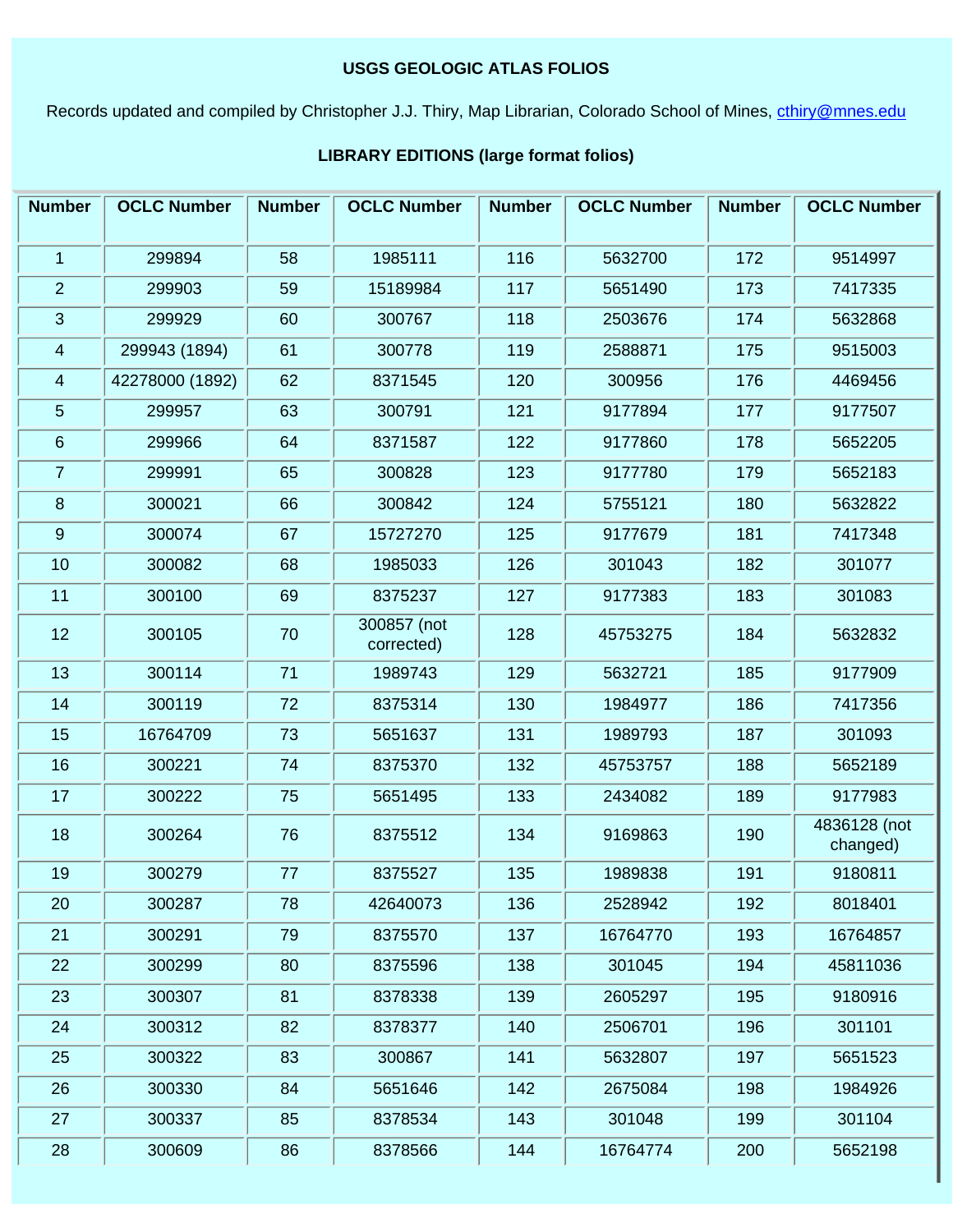| 29 | 300624   | 87  | 8378584  | 145 | 5651531                | 201 | 7401467  |
|----|----------|-----|----------|-----|------------------------|-----|----------|
| 30 | 3153672  | 88  | 8378591  | 146 | 16764784               | 202 | 9180598  |
| 31 | 8363777  | 89  | 45220190 | 147 | 301053                 | 203 | 1996169  |
| 32 | 300632   | 90  | 300928   | 148 | 5652218                | 204 | 5632732  |
| 33 | 5632657  | 91  | 2528825  | 149 | 2495988                | 205 | 16764878 |
| 34 | 8363930  | 92  | 5651629  | 150 | 2607965                | 206 | 5651545  |
| 35 | 300638   | 93  | 3624438  | 151 | 2495969                | 207 | 5632846  |
| 36 | 1985164  | 94  | 9177652  | 152 | 2538037                | 208 | 5755130  |
| 37 | 300646   | 95  | 5632607  | 153 | 301065                 | 209 | 42198555 |
| 38 | 16747728 | 96  | 9177687  | 154 | 2563955                | 210 | 7401528  |
| 39 | 300662   | 97  | 9177749  | 155 | 15865080 (1908)        | 211 | 16764886 |
| 40 | 5632693  | 98  | 9177804  | 155 | 35064370 (1915)        | 212 | 42198278 |
| 41 | 300682   | 99  | 16764731 | 156 | 2511663                | 213 | 5652192  |
| 42 | 5651502  | 100 | 16764735 | 157 | 2528976                | 214 | 301119   |
| 43 | 39228638 | 101 | 5651656  | 158 | 2501210                | 215 | 301126   |
| 44 | 9514989  | 102 | 16747738 | 159 | 2631137                | 216 | 7992672  |
| 45 | 16764711 | 103 | 5632626  | 160 | 5632710                | 217 | 301136   |
| 46 | 300698   | 104 | 5632637  | 161 | 2660184                | 218 | 301153   |
| 47 | 8371240  | 105 | 5651660  | 162 | 2503763                | 219 | 301162   |
| 48 | 1985150  | 106 | 300942   | 163 | 2537486                | 220 | 301174   |
| 49 | 5651619  | 107 | 5632839  | 163 | 24993825<br>microfiche | 221 | 301197   |
| 50 | 5632850  | 108 | 5651539  | 164 | 7417300                | 222 | 301327   |
| 51 | 39228564 | 109 | 9177840  | 165 | 9170312                | 223 | 301344   |
| 52 | 300713   | 110 | 9177624  | 166 | 2514134                | 224 | 301352   |
| 53 | 8371425  | 111 | 300948   | 167 | 40100654               | 225 | 301370   |
| 54 | 8371464  | 112 | 15795717 | 168 | 7417311                | 226 | 301391   |
| 55 | 300723   | 113 | 9177979  | 169 | 40100606               | 227 | 299875   |
| 56 | 300735   | 114 | 19459488 | 170 | 2498855                |     |          |
| 57 | 300749   | 115 | 16764755 | 171 | 16764818               |     |          |

#### **FIELD EDITIONS (small format)**

| <b>Number</b> | <b>OCLC Number</b> | <b>Number</b> | <b>OCLC Number</b> |
|---------------|--------------------|---------------|--------------------|
| 164           | 5577926            | 179           | 16533502           |
| 165           | 16533439           | 180           | 16533473           |
| 166           | 15726042           | 181           | 10286929           |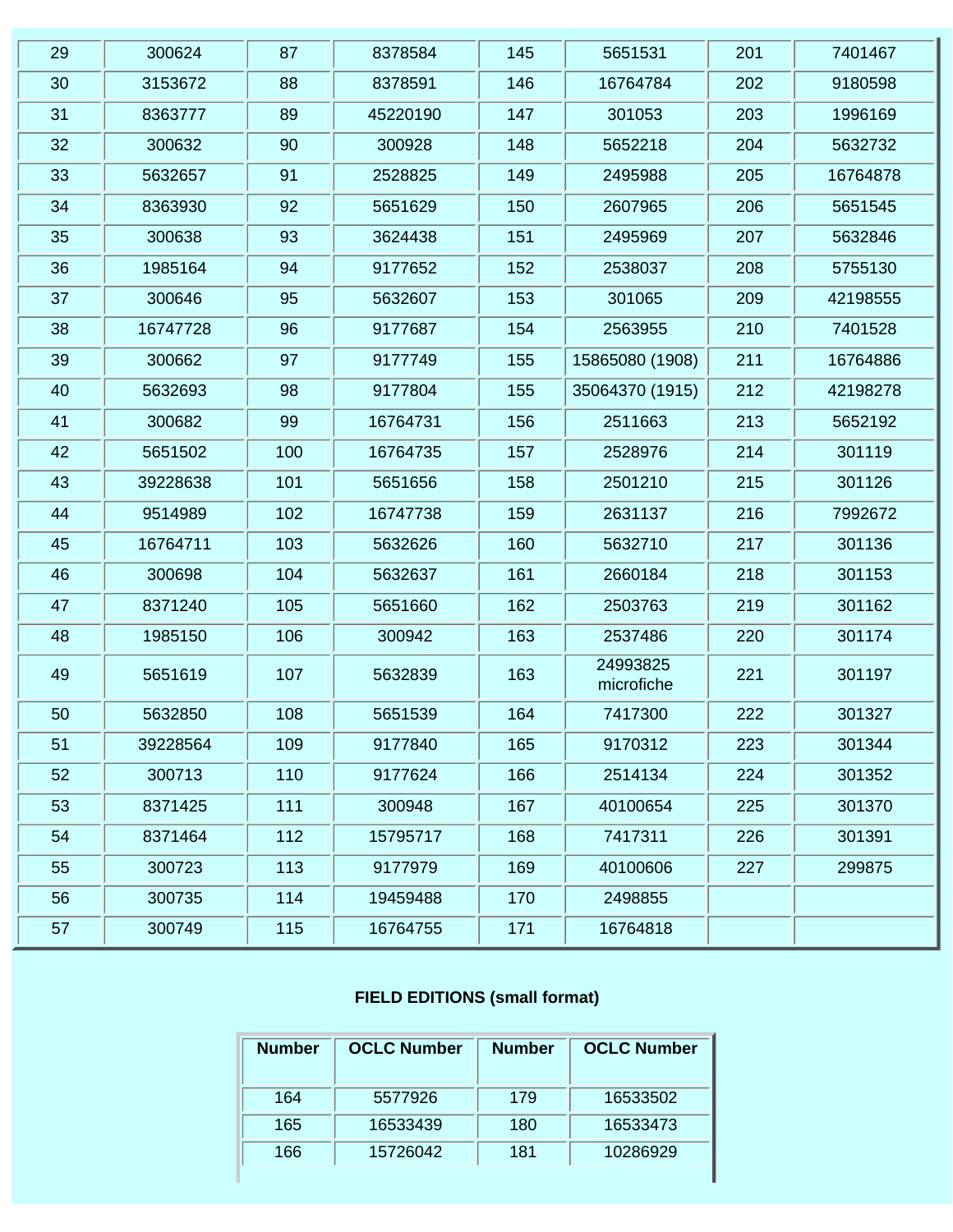| 167 | 33806559 | 183 | 16533457 |
|-----|----------|-----|----------|
| 168 | 5983755  | 184 | 10748823 |
| 169 | 44433851 | 185 | 11465194 |
| 170 | 16533548 | 186 | 5983563  |
| 171 | 45831775 | 187 | 45837896 |
| 172 | 5983942  | 188 | 16533559 |
| 173 | 45834182 | 190 | 36764893 |
| 174 | 16533538 | 191 | 9756058  |
| 175 | 7914642  | 193 | 5282040  |
| 176 | 12918563 | 197 | 45847707 |
| 177 | 16533527 | 201 | 34009331 |
| 178 | 16533515 | 205 | 23247694 |

[Top](#page-29-0)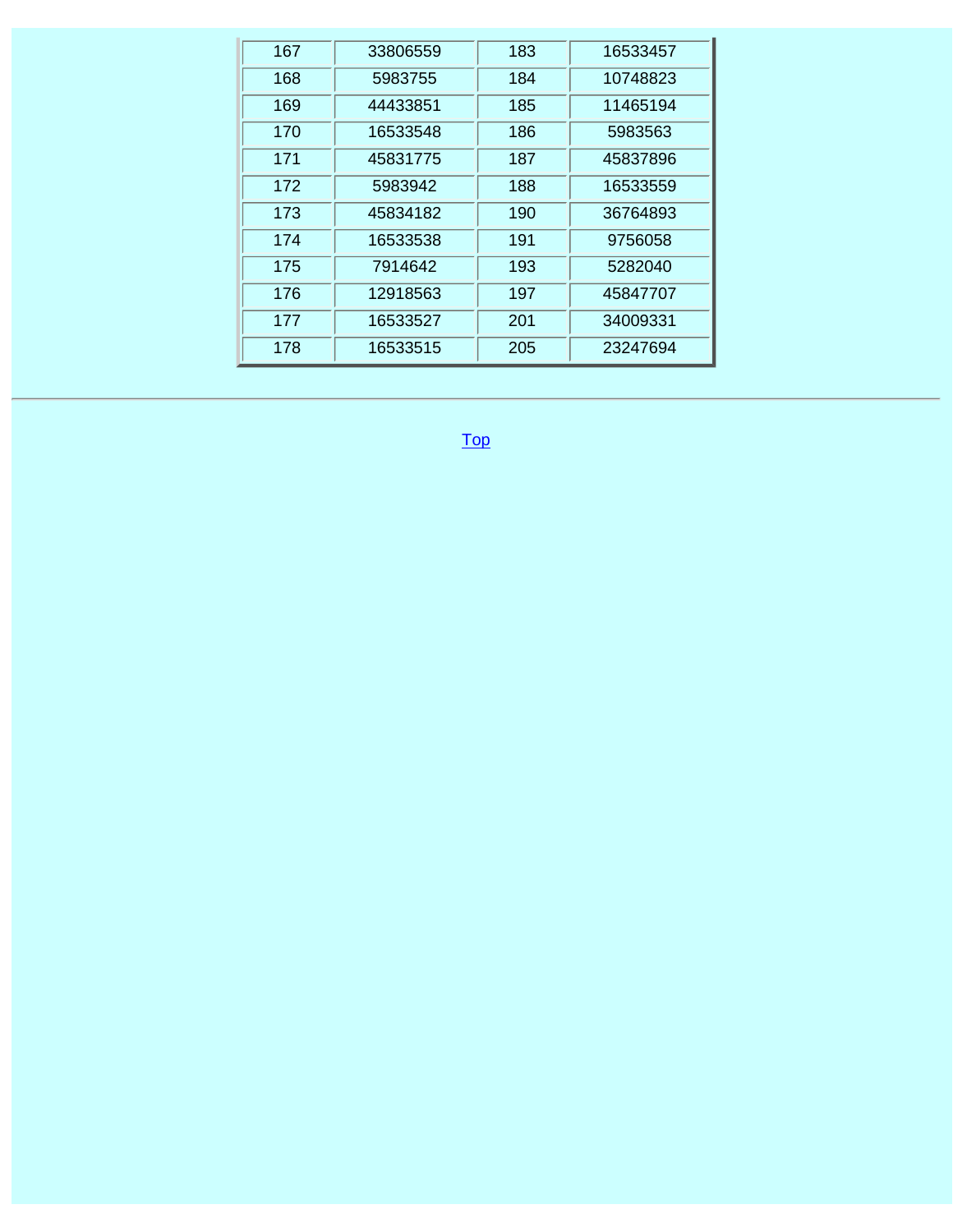|                                     | Map and Geography Round Table Treasurer's Annual Report, FY 1999/00 |         |                 |           |                             |           |                 |              |
|-------------------------------------|---------------------------------------------------------------------|---------|-----------------|-----------|-----------------------------|-----------|-----------------|--------------|
|                                     | Year Ending August 31, 2000                                         |         |                 |           |                             |           |                 |              |
| Code <sup>≠</sup> Account Title     | Admin.                                                              | Admin.  |                 |           | Meridian Meridian base line | base line | <b>Total</b>    | <b>Total</b> |
| Beginning Balance                   | <b>Budgeted</b>                                                     | Actual  | <b>Budgeted</b> | Actual    | <b>Budgeted</b>             | Actual    | <b>Budgeted</b> | Actual       |
| 3000 Carryover from 1998/99         |                                                                     |         |                 |           |                             |           |                 | \$13,518     |
|                                     |                                                                     |         |                 |           |                             |           |                 |              |
| Revenue                             |                                                                     |         |                 |           |                             |           |                 |              |
| 4000-4003 Dues                      | \$7,675                                                             | \$6,977 |                 |           |                             |           | \$7,675         | \$6,977      |
| 4100-4101 Sales/Books, Pamphlets    | \$200                                                               | \$595   |                 |           |                             |           | \$200           | \$595        |
| 4110 Subscriptions                  |                                                                     |         | \$300           | \$690     | \$2,000                     | \$1,381   | \$2,300         | \$2,071      |
| 4140-4142 Advertising               |                                                                     |         | \$500           | \$0       |                             |           | \$500           | \$0          |
| 4490-Miscellaneous Revenue          |                                                                     | \$7     |                 |           |                             |           | \$0             | \$7          |
|                                     |                                                                     |         |                 |           |                             |           |                 |              |
| <b>Total Revenue</b>                | \$7,875                                                             | \$7,579 | \$800           | \$690     | \$2,000                     | \$1,381   | \$10,675        | \$9,650      |
|                                     |                                                                     |         |                 |           |                             |           |                 |              |
| <b>Expenses</b>                     |                                                                     |         |                 |           |                             |           |                 |              |
| 5122 Bank Service Fees              | \$0                                                                 | \$0     | \$0             | \$1       |                             |           | \$0             | \$1          |
| 5150 Messenger Service              | \$0                                                                 | \$13    |                 |           | \$0                         | \$25      | \$0             | \$38         |
| 5210 Transportation                 | \$1,000                                                             | \$700   |                 |           |                             |           | \$1,000         | \$700        |
| 5212 Lodging & Meals                | \$300                                                               | \$0     |                 |           |                             |           | \$300           | \$0          |
| 5216 Business Meetings              | \$0                                                                 | \$425   |                 |           |                             |           | \$0             | \$425        |
| 5300-5305 Conference Expenses       | \$3,300                                                             | \$1,640 |                 |           |                             |           | \$3,300         | \$1,640      |
| 5306 Awards                         | \$100                                                               | \$27    |                 |           |                             |           | \$100           | \$27         |
| 5400-5420 Publishing/Printing       | \$0                                                                 | \$386   | \$6,800         | \$2,499   | \$4,500                     | \$4,636   | \$11,300        | \$7,521      |
| 5500-5599 Operating                 | \$600                                                               | \$74    | \$250           | \$44      | \$250                       | \$59      | \$1,100         | \$177        |
|                                     |                                                                     |         |                 |           |                             |           |                 |              |
| <b>Total Direct Expenses</b>        | \$5,300                                                             | \$3,265 | \$7,050         | \$2,544   | \$4,750                     | \$4,720   | \$17,100        | \$10,529     |
| 5902-5999 Inter-Unit Transfers      | \$734                                                               | \$511   | \$50            | \$0       | \$160                       | \$137     | \$944           | \$648        |
|                                     |                                                                     |         |                 |           |                             |           |                 |              |
| <b>Total Expenses</b>               | \$6,034                                                             | \$3,776 | \$7,100         | \$2,544   | \$4,910                     | \$4,857   | \$18,044        | \$11,177     |
|                                     |                                                                     |         |                 |           |                             |           |                 |              |
| Project Balances                    | \$1,841                                                             | \$3,803 | (\$6,300)       | (\$1,854) | (\$2,910)                   | (\$3,476) | (\$7,369)       | (\$1,527)    |
| Ending Balance (Carryover to 00/01) |                                                                     |         |                 |           |                             |           |                 | \$11,991     |
| (Submitted at Midwinter Meeting -   | Washington, D.C., January 2001)                                     |         |                 |           | Steve Rogers, Treasurer     |           |                 |              |
|                                     |                                                                     |         |                 |           |                             |           |                 |              |